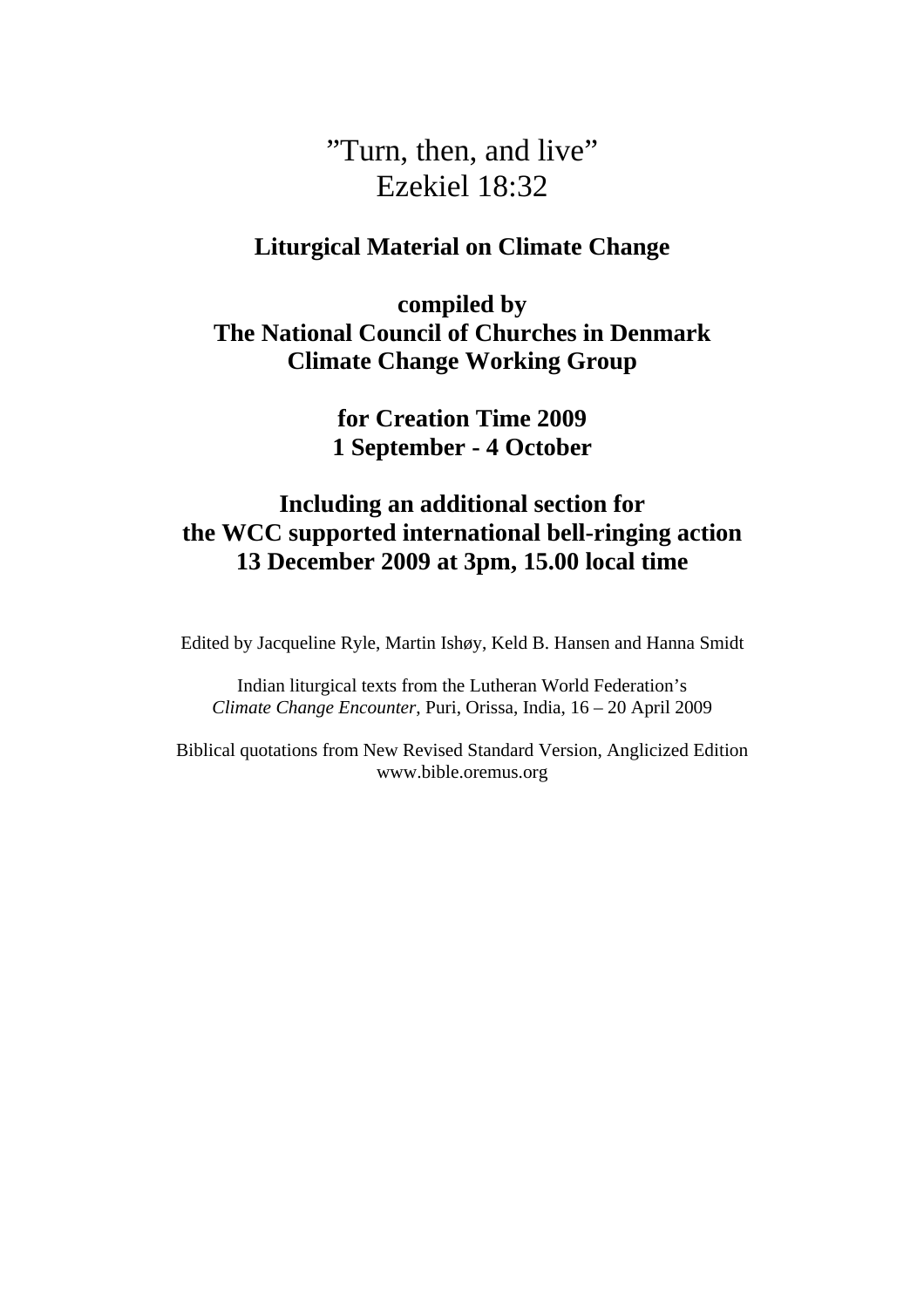# **Introduction**

Each year ECEN publishes an anthology of liturgical material for Creation Time. This year's liturgical material is entitled: "Turn, then, and live", based on Ezekiel 18:32. It is compiled by the National Council of Churches in Denmark Climate Change Working Group.

#### **A crucial time in history**

In December (7-18 December) Denmark will host the 15th UN Climate Summit. The liturgical material we have compiled here in Copenhagen focuses on this major event when the nations of the world meet to negotiate a replacement of the Kyoto Protocol that runs out in 2012. This is a crucial time in history. It is no exaggeration to say that the future of creation and its inhabitants is at stake. The challenges of the climate crisis and the vast task we all face – as inhabitants of God's creation – to reduce our carbon footprint, to change our environmental behaviour, in short to *turn*, so that we and future generations may *live* - is immense and overwhelming.

As Christians we bring our prayers, our confessions, and our hopes to God, naming them in worship and finding inspiration to *act* and *change* for the good of the world. During Creation Time, we celebrate the presence of the triune God in the created world. We give thanks for God's grace and blessings, and we confess and repent our destruction of the environment, the injustice this causes in the world, and our arrogance towards the gifts of God. We know that we cannot change, heal or repair anything by our own means alone. Confessing Christ as our Savior, we worship God during Creation Time, we trust in God's love and power to lead us, and we are encouraged to turn and live anew.

#### **Liturgical building blocks**

The material presented here is not a full liturgy, but consists of 'liturgical building blocks' with suggestions for prayers, litanies, symbolic acts and Bible texts for use in preparing worship services, devotions or other liturgical events that focus on climate change and stewardship of creation. You are of course welcome to use this material in the way that suits your particular needs and context best.

#### **Climate Relay**

In preparation for the COP15 Climate Summit in December the National Council of Churches in Denmark Climate Change Working Group has launched a so-called "Climate Relay", consisting of three symbols that testify to the effects of global warming: glacial stones from Greenland, a bleached coral from the Pacific Ocean, and dried maize from Malawi. Over a two-year period this relay travels from church to church in Denmark for use in Christian education and worship. The Creation Time 2009 material includes inspiration for use with the climate relay as well as ideas on how to use similar symbols during Creation Time.

#### **International bell-ringing**

During the Climate Summit in December, the National Council of Churches in Denmark Climate Change Working Group, in collaboration with the World Council of Churches, is planning a highprofile ecumenical celebration in the Lutheran Cathedral, the Church of Our Lady, in Copenhagen on 13 December at 2pm, 14.00 hours. At the end of the service at 3 pm, 15.00 hours, the church bells of the cathedral will ring 350 times as a call to alarm, prayer and action for the climate. Churches all over Denmark will participate in this bell-ringing, along with churches all over the world. At 3pm, 15.00 hours local time in all time zones, starting in Fiji in the South Pacific, where the day begins, continuing in Copenhagen at the end of the ecumenical celebration, churches will ring their bells, sound conch shells, beat drums or sound gongs in joint action for the climate. We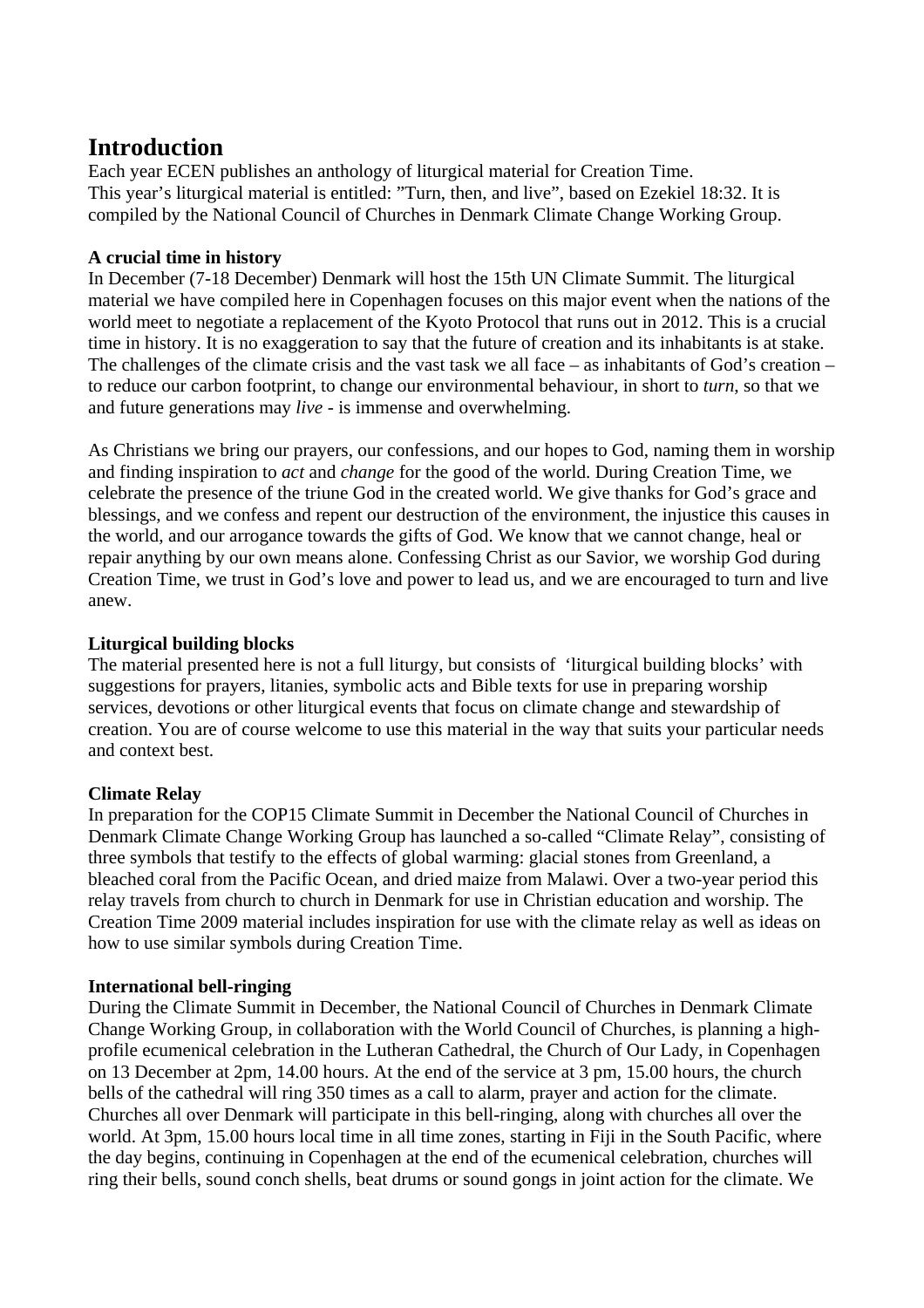invite all churches to participate in this joint bell-ringing action for the climate. The Creation Time material for 2009 includes inspiration for worship services that you might wish to arrange in connection with your bell-ringing.

#### **Liturgical texts from South India**

This material contains amongst other things liturgical texts from South India, first used in the Lutheran World Federation's *Climate Change Encounter* in Orissa, India, 16-20 April 2009. The texts were compiled by Theophilus Gnana, Belinda Praisy og Wesley Vinod, recent graduates of Gurukul Lutheran Theological College, and Anupama, minister in the Lutheran Church in Orissa, South India.

We hope these liturgical building blocks will inspire your liturgical creations for Creation Time 2009, this important and precious time for reflection and the opportunity for our world to 'turn', so that we and future generations might live.

Jacqueline Ryle, Martin Ishøy, Keld B. Hansen and Hanna Smidt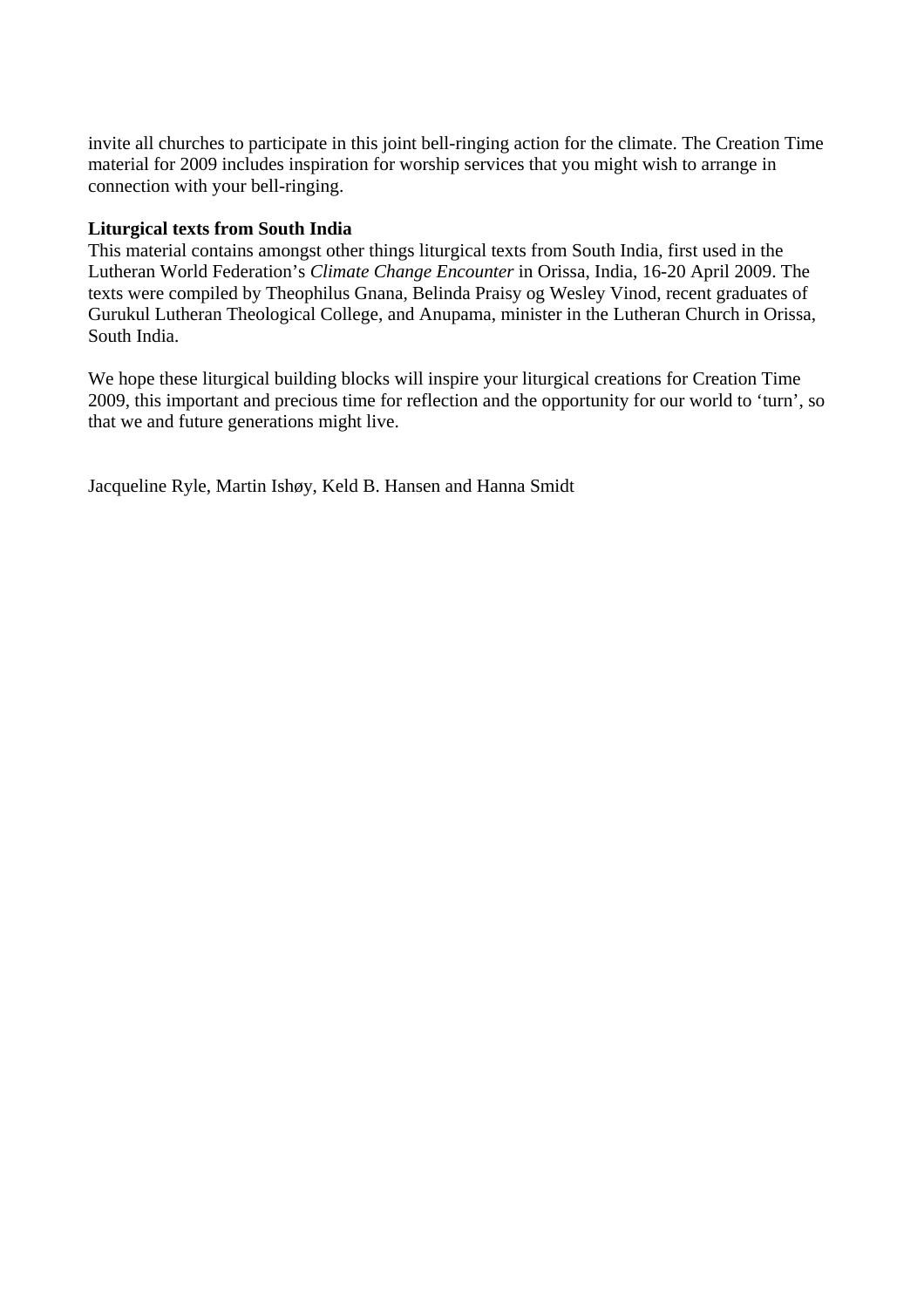# **Table of contents**

### **I**

- 1. Call to worship
- 2. Creed
- 3. Bible Texts
	- 3a. Conversion
	- 3b. Praise
	- 3c. Love
- 4. Climate relay
- 5. Symbolic actions
- 6. Drama
- 7. Prayers
- 8. Prayers inspired by the Lord´s Prayer

# **II**

9. Bell ringing, 13 December 2009: 350 tolls for Creation

# **The contributors**

Jacqueline Ryle is a practicing Roman Catholic and an anthropologist.

Martin Ishøy (Ishoy) is a minister in the Danish Lutheran Church, holds a PhD in environmental ethics and is active in the Danish "Green Church" movement.

Keld B. Hansen is a minister in the Danish Lutheran Church and active in the Danish "Green" Church" movement.

Hanna Smidt works for the Danish Council of Churches in Denmark and is active in the International Church of Copenhagen.

All four contributors are members of the National Council of Churches in Denmark Climate Change Working Group.

# **I**

# **1. Call to worship**

#### **a. Planet Earth: our sick patient**  Our earth is sick Its temperature is soaring The earth is fever-struck.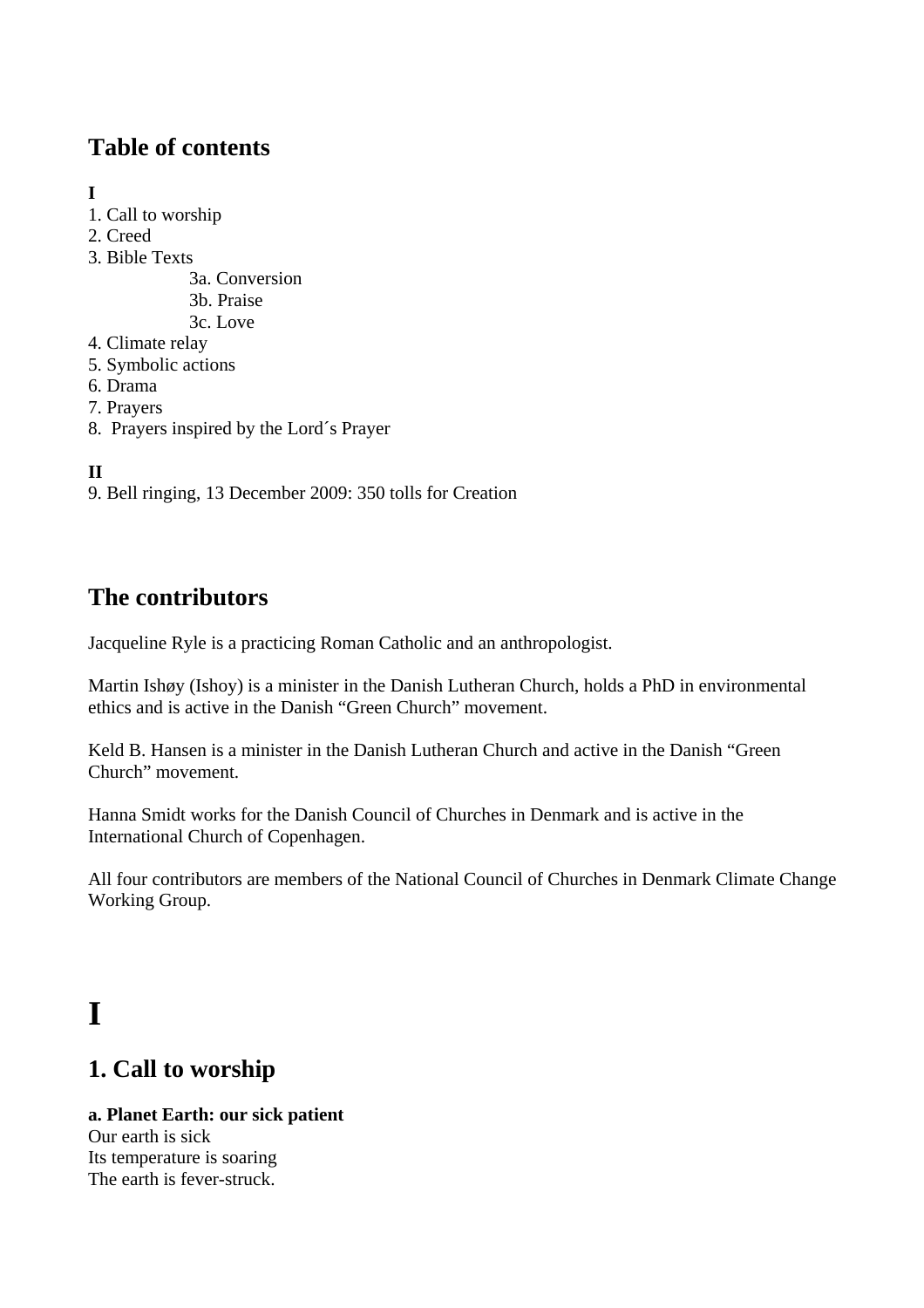We've wrapped the earth in blankets It can't cool down. Each increase in greenhouse gasses piles on more blankets, heats up our suffering earth even more.

The climate of the earth is changing Ice is melting, sea levels rising

Storms gain in strength Bush fires rage ever stronger Water supplies disappear animal species die out coral reefs are destroyed The earth is a sick patient!

When we are struck down by illness When our temperature soars to danger level When our glucose levels rise When our cholesterol levels rise When our blood pressure rises We do something. We call in sick We stay in bed We call the doctor We take medicine We take it easy We focus on our health And we hope with all our strength Till we recover and get going again But what are we doing to help the earth? This precious place that was and is the gem of the universe? How are we helping this sick patient who's getting sicker by the day, by the month, by the year? How do we stop where we're going and start helping the earth start giving it the peace and calm the tender loving care it needs to get well?

*Keld B. Hansen 2009* 

#### **b. We must ask God to help us**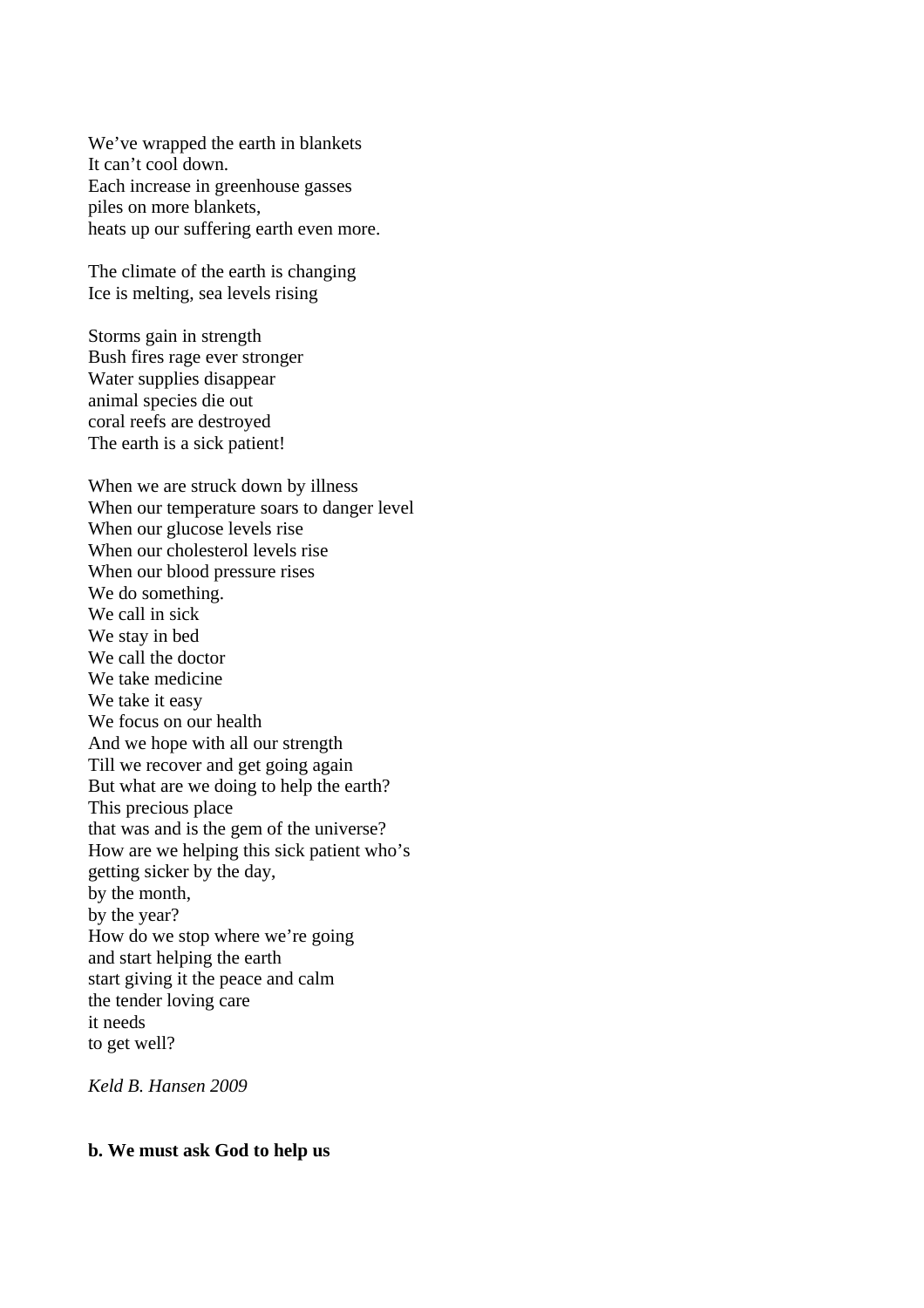When God created heaven and earth God gave the water boundaries and limits And God saw that it was good. But today temperatures are rising, the ice is melting And seas and rivers are covering the land

They also say that when God created the world God let water pour forth to water and nourish the dry earth. But today deserts spread And people seek refuge from droughts

We must combine all our strength and energy today to combat climate change, to work together to save God's creation that we are a part of. We must pray to God for help.

*Keld B. Hansen 2009* 

#### **c. Responsive call to worship litany**

Sisters and brothers, rejoice. We are sustained and nourished by God's presence and love. **Thanks be to God.**

As we mourn the distress and wounds of God's creation, **God weeps with us.** 

As we face rising waters, hunger, and displacement, **God suffers with us.** 

As we struggle for justice, **God struggles with us.**

As we expose and challenge climate injustice, **God empowers us.**

As we strive to build alternative communities, **God works with us.**

As we offer our gifts to all, **God blesses us.**

Sisters and brothers, rejoice. **Sustained by God's presence and love we worship God.** 

*Lutheran World Federation, 2009* 

#### **d. Blessing - as used in worship in South India**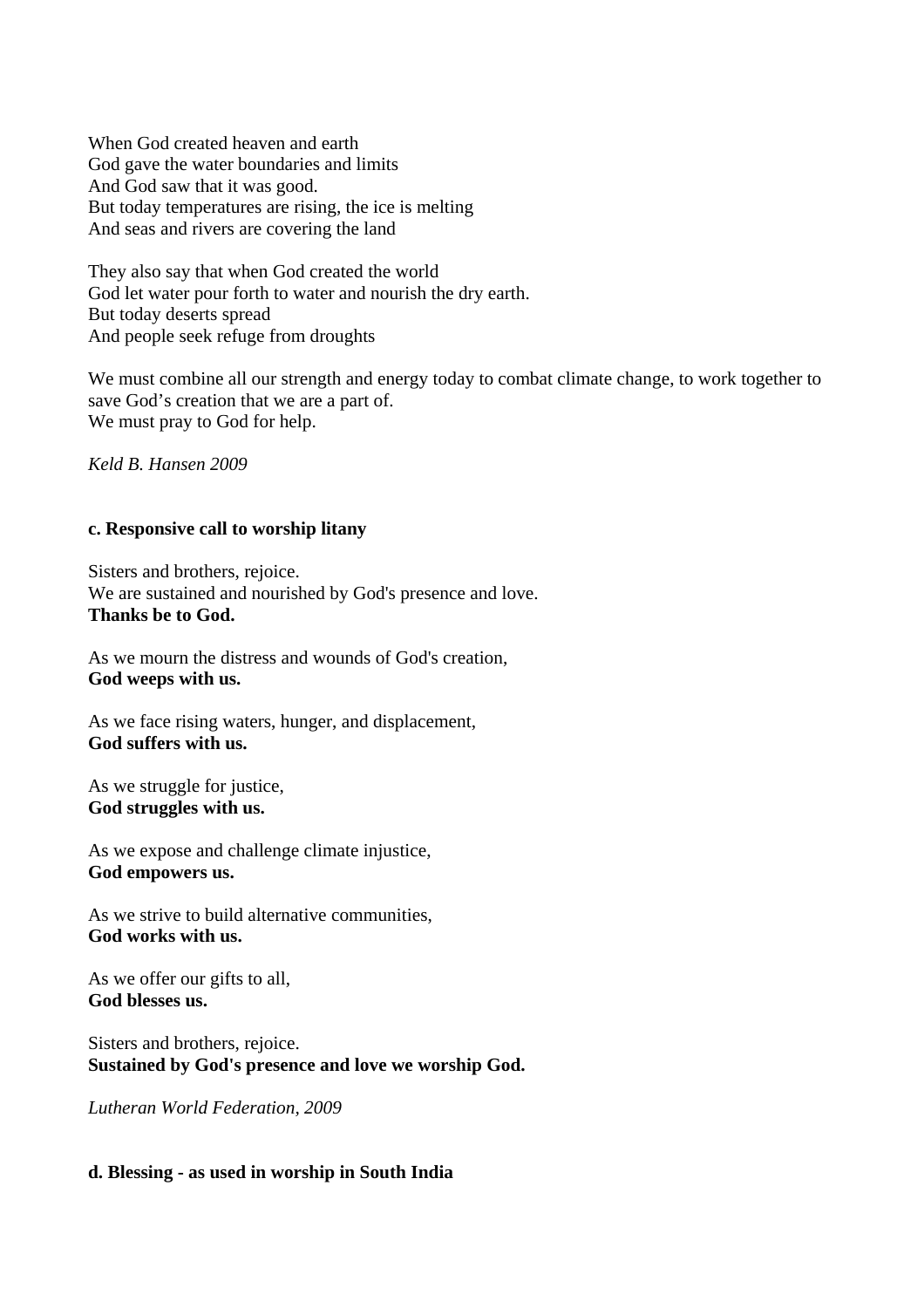May God, the mother of the village well and the village women, help you draw water for life and laughter. May God, the father of the outcast poor and deserted Dalits, meet you waiting in their streets and teach you hope. May Jesus, a son to malnourished mothers and a brother to unwanted daughters, teach you to be a midwife who brings new life from the risen one. May the Spirit who seeks justice for earth, oppressed by the ways of the past, lead you to open new eyes to see the path beyond evil to freedom.

May Jesus Christ, the poor one, the malnourished one, the suffering one, the earth one, the Dalit, the adivasi, the climate refugee, look upon you from the dusty ground and make his face shine on you, **Amen**

*Lutheran World Federation, 2009* 

# **2. Creed**

We believe in God, who creates all things, who embraces all things, who celebrates all things, who is present in every part of the fabric of creation.

We believe in God as the source of all life, who baptizes this planet with living water.

We believe in Jesus Christ, the suffering one, the poor one, the malnourished one, the climate refugee, who loves and cares for this world and who suffers with it.

And we believe in Jesus Christ, the seed of life, who came to reconcile and renew this world and everything in it.

We believe in the Holy Spirit, the breath of God, who moves with God and who moves among and with us today.

We believe in everlasting life in God.

And we believe in the hope that one day God will put an end to death and all destructive forces.

Amen

*Keld B. Hansen 2009* 

### **3. Bible passages**

The following Bible passages and commentaries were compiled and written by Pastors Keld B. Hansen and Martin Ishøy.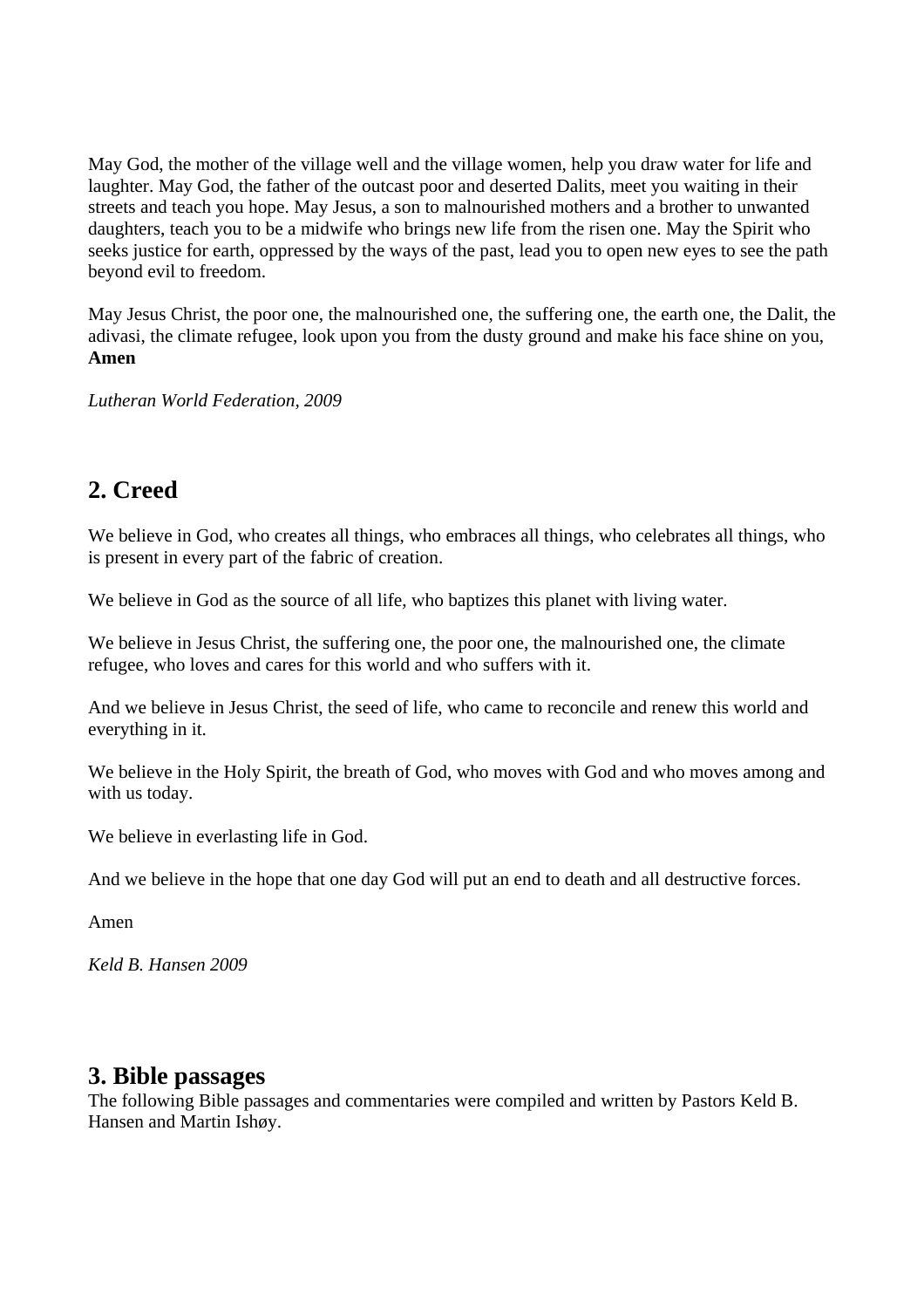#### **a. Conversion**

#### **Choose life rather than death. It's still a challenge for us to extend justice, consideration and love to all Creation, to all that God created.**

#### *Deuteronomy, Chapter 30*

 $19I$  call heaven and earth to witness against you today that I have set before you life and death, blessings and curses. Choose life so that you and your descendants may live,  $^{20}$ loving the LORD your God, obeying him, and holding fast to him; for that means life to you and length of days

**This is not the first time the world has seen ecological degradation and environmental destruction on account of people's violation of God's commandments and the covenant God made after the flood -in joyful trust that life would never die. Let us rediscover respect and faith towards God's commandments:** 

#### *Isaiah, Chapter 24*

<sup>4</sup>The earth dries up and withers, the world languishes and withers; the heavens languish together with the earth. <sup>5</sup>The earth lies polluted under its inhabitants; for they have transgressed laws, violated the statutes, broken the everlasting covenant. 6 Therefore a curse devours the earth, and its inhabitants suffer for their guilt; therefore the inhabitants of the earth dwindled, and few people are left.

#### **God calls people to convert from all misuse of creation, and so conversion leads us to return to life.**

#### *Ezekiel, Chapter 18*

30 Therefore I will judge you, O house of Israel, all of you according to your ways, says the Lord GOD. Repent and turn from all your transgressions; otherwise iniquity will be your ruin.<sup> $*$ 31</sup>Cast away from you all the transgressions that you have committed against me, and get yourselves a new heart and a new spirit! Why will you die, O house of Israel? <sup>32</sup>For I have no pleasure in the death of anyone, says the Lord GOD. Turn, then, and live.

**It may take us a long time before we realise that our environmental behaviour, for example, has led us in the wrong direction. In the parable of the prodigal son Jesus tells us of the great opportunities (and the peace and joy) that conversion offers us.**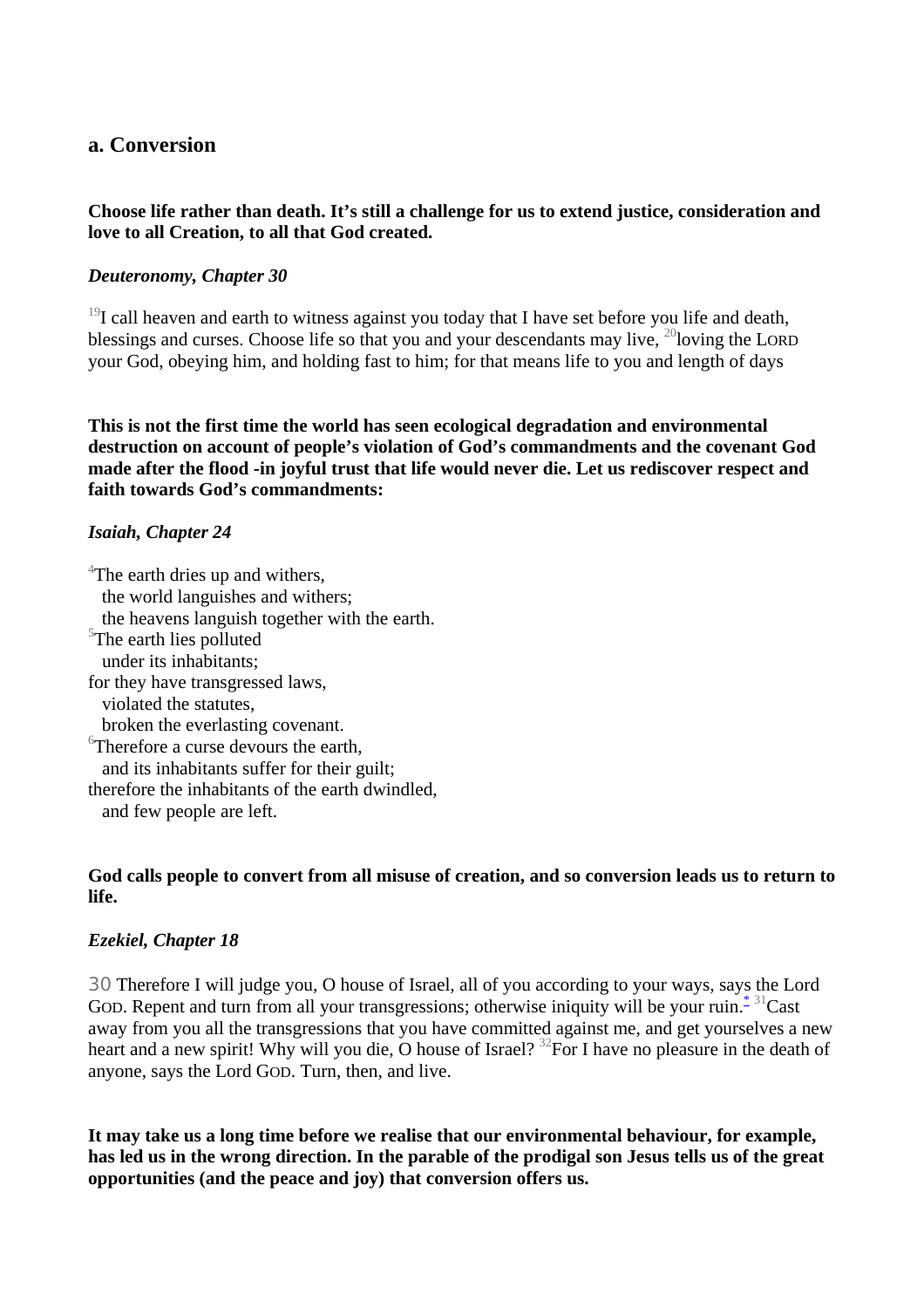#### *The Gospel of Luke, Chapter 15*

11 Then Jesus<sup>[\\*](javascript:void(0);)</sup> said, 'There was a man who had two sons. <sup>12</sup>The younger of them said to his father, "Father, give me the share of the property that will belong to me." So he divided his property between them. <sup>13</sup>A few days later the younger son gathered all he had and travelled to a distant country, and there he squandered his property in dissolute living. <sup>14</sup>When he had spent everything, a severe famine took place throughout that country, and he began to be in need. <sup>15</sup>So he went and hired himself out to one of the citizens of that country, who sent him to his fields to feed the pigs. <sup>16</sup>He would gladly have filled himself with  $*$  the pods that the pigs were eating; and no one gave him anything. <sup>17</sup>But when he came to himself he said, "How many of my father's hired hands have bread enough and to spare, but here I am dying of hunger!  $^{18}I$  will get up and go to my father, and I will say to him, 'Father, I have sinned against heaven and before you;  $^{19}$ I am no longer worthy to be called your son; treat me like one of your hired hands.' "<sup>20</sup>So he set off and went to his father. But while he was still far off, his father saw him and was filled with compassion; he ran and put his arms around him and kissed him.  $^{21}$ Then the son said to him, "Father, I have sinned against heaven and before you; I am no longer worthy to be called your son."<sup>[\\*](javascript:void(0);)</sup> <sup>22</sup>But the father said to his slaves, "Quickly, bring out a robe—the best one—and put it on him; put a ring on his finger and sandals on his feet. <sup>23</sup>And get the fatted calf and kill it, and let us eat and celebrate;  $^{24}$  for this son of mine was dead and is alive again; he was lost and is found!" And they began to celebrate. 25 'Now his elder son was in the field; and when he came and approached the house, he heard music and dancing. <sup>26</sup>He called one of the slaves and asked what was going on. <sup>27</sup>He replied, "Your brother has come, and your father has killed the fatted calf, because he has got him back safe and sound."<sup>28</sup>Then he became angry and refused to go in. His father came out and began to plead with him. <sup>29</sup>But he answered his father, "Listen! For all these years I have been working like a slave for you, and I have never disobeyed your command; yet you have never given me even a young goat so that I might celebrate with my friends.  $\frac{30}{8}$ But when this son of yours came back, who has devoured your property with prostitutes, you killed the fatted calf for him!" <sup>31</sup>Then the father<sup>\*</sup> said to him,

"Son, you are always with me, and all that is mine is yours.  $^{32}$ But we had to celebrate and rejoice, because this brother of yours was dead and has come to life; he was lost and has been found."

#### **b. Praise**

#### **The only true response to the knowledge that Planet Earth is God's creation, is gratitude and praise. Let us praise the glory of God!**

Psalm 104

 ${}^{1}$ Bless the LORD, O my soul.

O LORD my God, you are very great. You are clothed with honour and majesty,

 $^{24}$ O LORD, how manifold are your works!

In wisdom you have made them all;

the earth is full of your creatures.

 $25$ Yonder is the sea, great and wide, creeping things innumerable are there, living things both small and great.

 $26$ There go the ships,

and Leviathan that you formed to sport in it.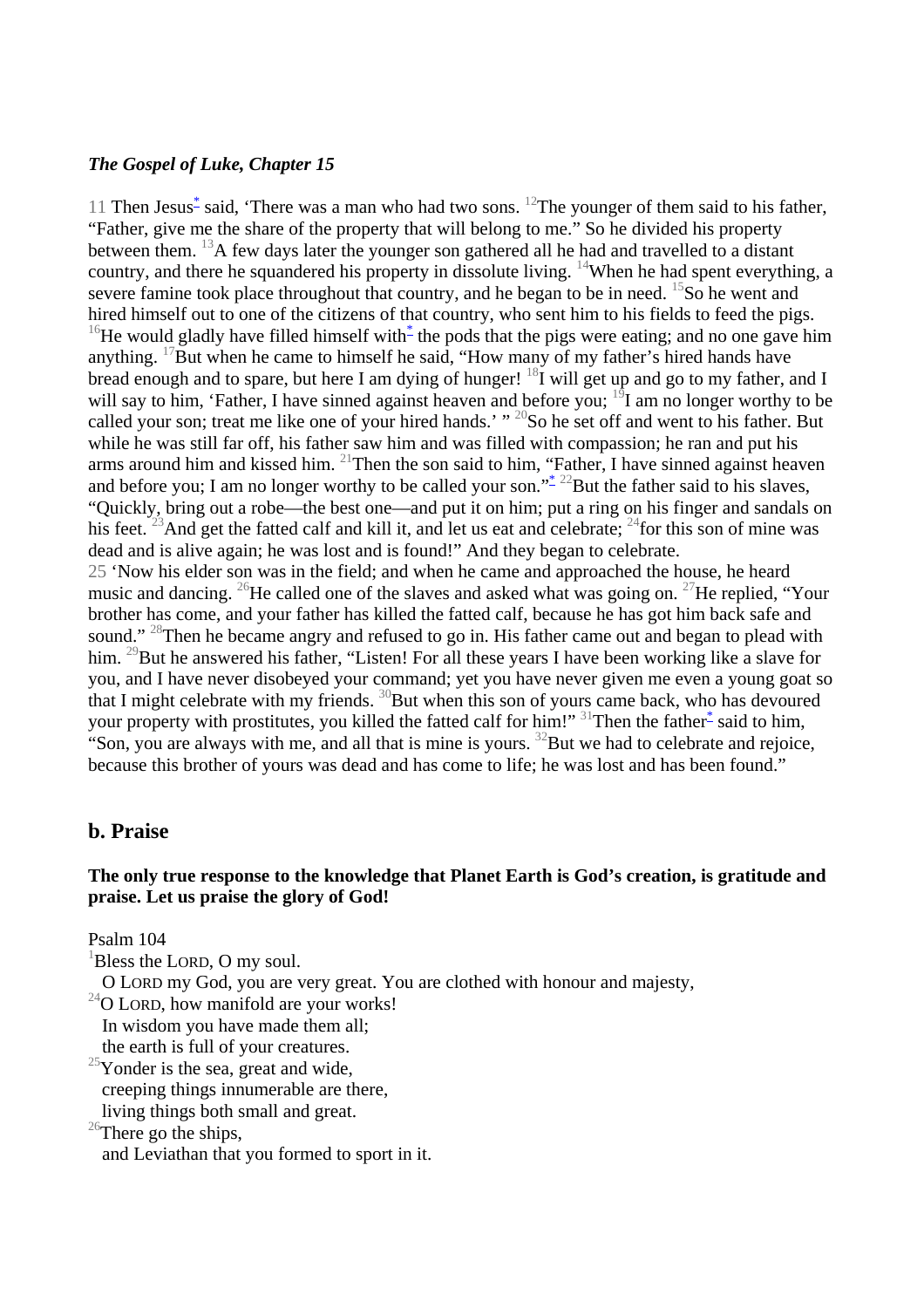$27$ These all look to you to give them their food in due season;  $28$  when you give to them, they gather it up; when you open your hand, they are filled with good things. <sup>29</sup>When you hide your face, they are dismayed; when you take away their breath, they die and return to their dust. <sup>30</sup>When you send forth your spirit,  $*$  they are created; and you renew the face of the ground.

 $31$ May the glory of the LORD endure for ever; may the LORD rejoice in his works.

#### **Don't trust great men, for they cannot save. But praise the Lord and put your hope and trust in the Lord, who created heaven and earth.**

#### *Psalm 146*

<sup>1</sup>Praise the LORD! Praise the LORD, O my soul!  $2I$  will praise the LORD as long as I live; I will sing praises to my God all my life long.

 $3$ Do not put your trust in princes,

 in mortals, in whom there is no help. <sup>4</sup>When their breath departs, they return to the earth; on that very day their plans perish.

 ${}^{5}$ Happy are those whose help is the God of Jacob, whose hope is in the LORD their God,  $6$  who made heaven and earth,

the sea, and all that is in them;

who keeps faith for ever;

7 who executes justice for the oppressed; who gives food to the hungry.

The LORD sets the prisoners free;

8 the LORD opens the eyes of the blind.

The LORD lifts up those who are bowed down; the LORD loves the righteous.

<sup>9</sup>The LORD watches over the strangers; he upholds the orphan and the widow, but the way of the wicked he brings to ruin.

 $10$ The LORD will reign for ever, your God, O Zion, for all generations. Praise the LORD!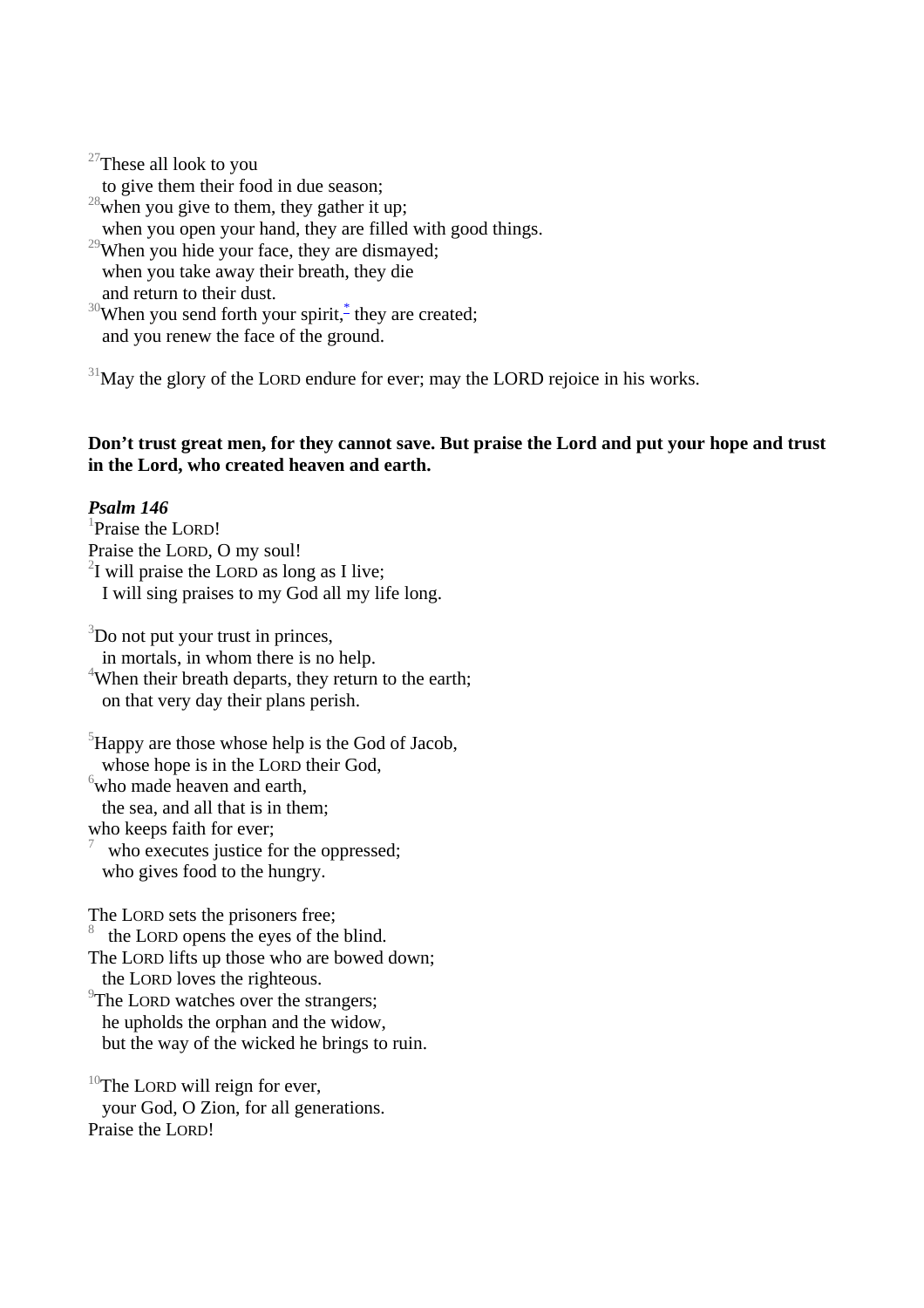#### **Respect the earth and all its people. And ensure that the earth and all animals and people may find rest.**

#### *Exodus, Chapter 23*

10 For six years you shall sow your land and gather in its yield;  $\frac{11}{10}$  but the seventh year you shall let it rest and lie fallow, so that the poor of your people may eat; and what they leave the wild animals may eat. You shall do the same with your vineyard, and with your olive orchard.

12 For six days you shall do your work, but on the seventh day you shall rest, so that your ox and your donkey may have relief, and your home-born slave and the resident alien may be refreshed. <sup>13</sup>Be attentive to all that I have said to you. Do not invoke the names of other gods; do not let them be heard on your lips.

#### **c. Love**

**Love is the greatest thing. We should love one another and every thing that God creates. For God IS love.** 

**The chief tax-collector Zacchaeus is deeply changed by his meeting Jesus. His style of life is completely transformed and he experiences the desire to give what he has away, to share what he owns with others.** 

#### *The Gospel of Luke, Chapter 19*

He entered Jericho and was passing through it.  ${}^{2}A$  man was there named Zacchaeus; he was a chief tax-collector and was rich. <sup>3</sup>He was trying to see who Jesus was, but on account of the crowd he could not, because he was short in stature. <sup>4</sup>So he ran ahead and climbed a sycomore tree to see him, because he was going to pass that way. <sup>5</sup>When Jesus came to the place, he looked up and said to him, 'Zacchaeus, hurry and come down; for I must stay at your house today.' <sup>6</sup>So he hurried down and was happy to welcome him.  $\frac{7}{1}$ All who saw it began to grumble and said, 'He has gone to be the guest of one who is a sinner.' <sup>8</sup>Zacchaeus stood there and said to the Lord, 'Look, half of my possessions, Lord, I will give to the poor; and if I have defrauded anyone of anything, I will pay back four times as much.<sup>79</sup>Then Jesus said to him, 'Today salvation has come to this house, because he too is a son of Abraham.  ${}^{10}$ For the Son of Man came to seek out and to save the lost.'

#### **In the first Christian communities people did not live for themselves. They lived for God and for each other, and they shared whatever they had between them, to meet the needs of all.**

#### *Acts, Chapter 2*

 $42$ They devoted themselves to the apostles' teaching and fellowship, to the breaking of bread and the prayers. 43 Awe came upon everyone, because many wonders and signs were being done by the apostles.  $44$ All who believed were together and had all things in common;  $45$  they would sell their possessions and goods and distribute the proceeds to all, as any had need. <sup>46</sup>Day by day, as they spent much time together in the temple, they broke bread at home and ate their food with glad and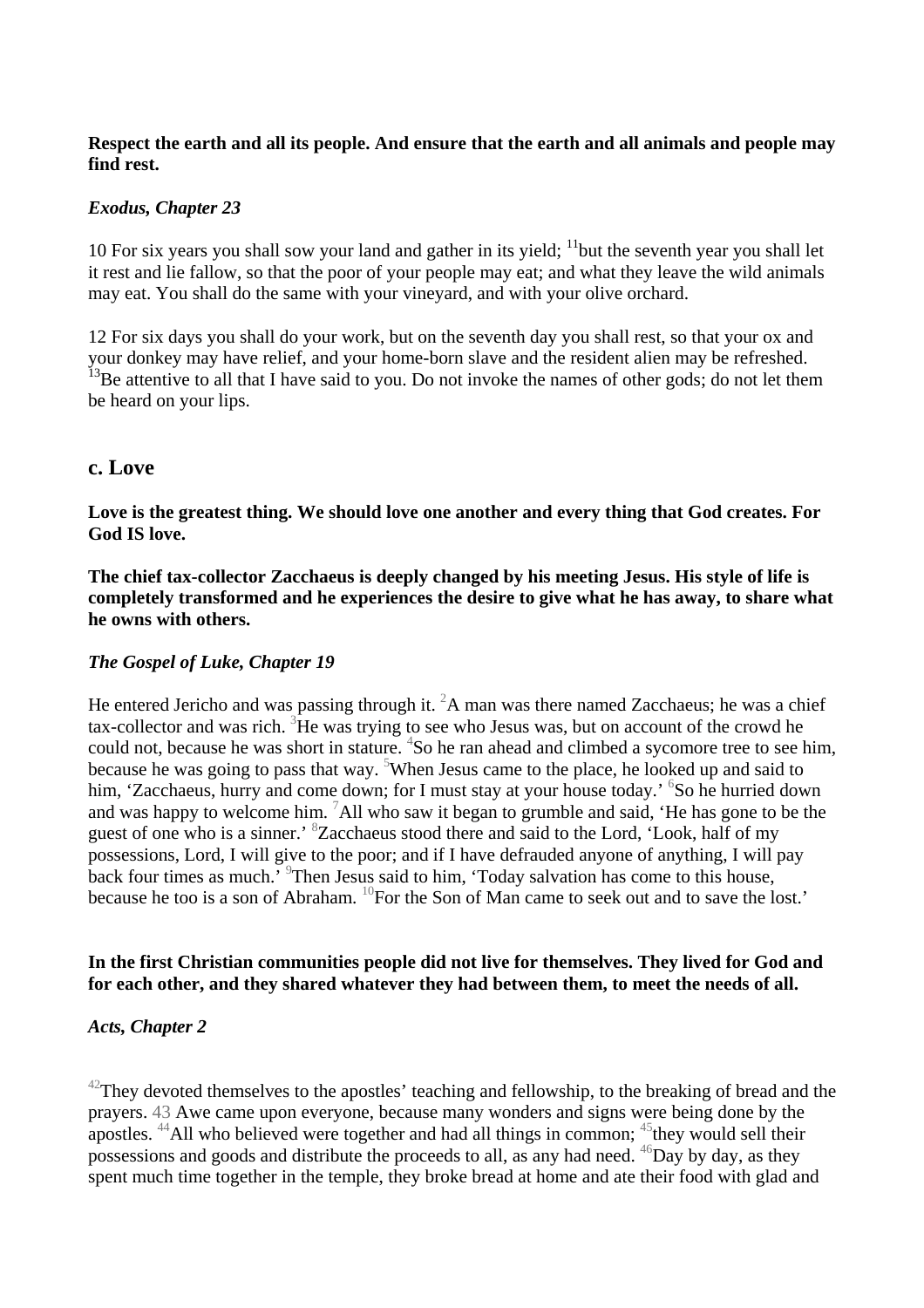generous hearts,  $47$  praising God and having the goodwill of all the people. And day by day the Lord added to their number those who were being saved.

**The world is nourished by God's love - in its creation and in its redemption. God's love carries us and inspires us so that as we follow God's commandments, it reaches others through us. No person should be made a refugee on account of our lifestyle, and no animal or ecosystem should suffer on account of our irresponsibility and lack of care. Those who are in God's love, love all of creation.** 

#### *1 John, Chapter 5*

Everyone who believes that Jesus is the Christ has been born of God, and everyone who loves the parent loves the child. <sup>2</sup>By this we know that we love the children of God, when we love God and obey his commandments. <sup>3</sup> For the love of God is this, that we obey his commandments. And his commandments are not burdensome,  $4$  for whatever is born of God conquers the world. And this is the victory that conquers the world, our faith. <sup>5</sup>Who is it that conquers the world but the one who believes that Jesus is the Son of God?

### **4. The Church Climate Relay: Linking place and people in prayer for a sustainable future for God's earth**

The Church Climate Relay is a campaign to assist churches in focusing on climate change and its consequences for the poorest peoples of the world. Glacier stones from Greenland, uncovered by the receding inland ice; shrivelled up maize from Malawi; and bleached, dead corals from the Pacific Ocean are available in a Climate Relay Kit for churches throughout Denmark to use in services that focus on climate change.

#### **Assisting churches in focusing on climate change**

Stones that since time immemorial lay buried under the inland ice in Greenland are now being uncovered as the ice melts. Brightly coloured corals of the Pacific Ocean are bleached to white skeletons by unusually warm ocean currents. The maize in Africa is shrivelling up due to lack of rain, and people are dying of hunger. Climate change is impacting our planet to a hitherto unknown degree and in unprecedented ways. God's earth is suffering. And God's children are suffering.

Like many other churches and organisations, particularly in the western world, churches in Denmark have the responsibility to help reduce climate change in the world. The Church Climate Relay gives churches tangible symbols and tools to work with in making climate change a focal point of worship services. Bringing the problems of climate change into our church services increases awareness of how we all need to work together to care for God's earth, show love for our neighbour and improve the world's climate – for the benefit of all.

*Three short poetic reflections on the objects of the Climate Relay Kit, Martin Ishøy, 2009*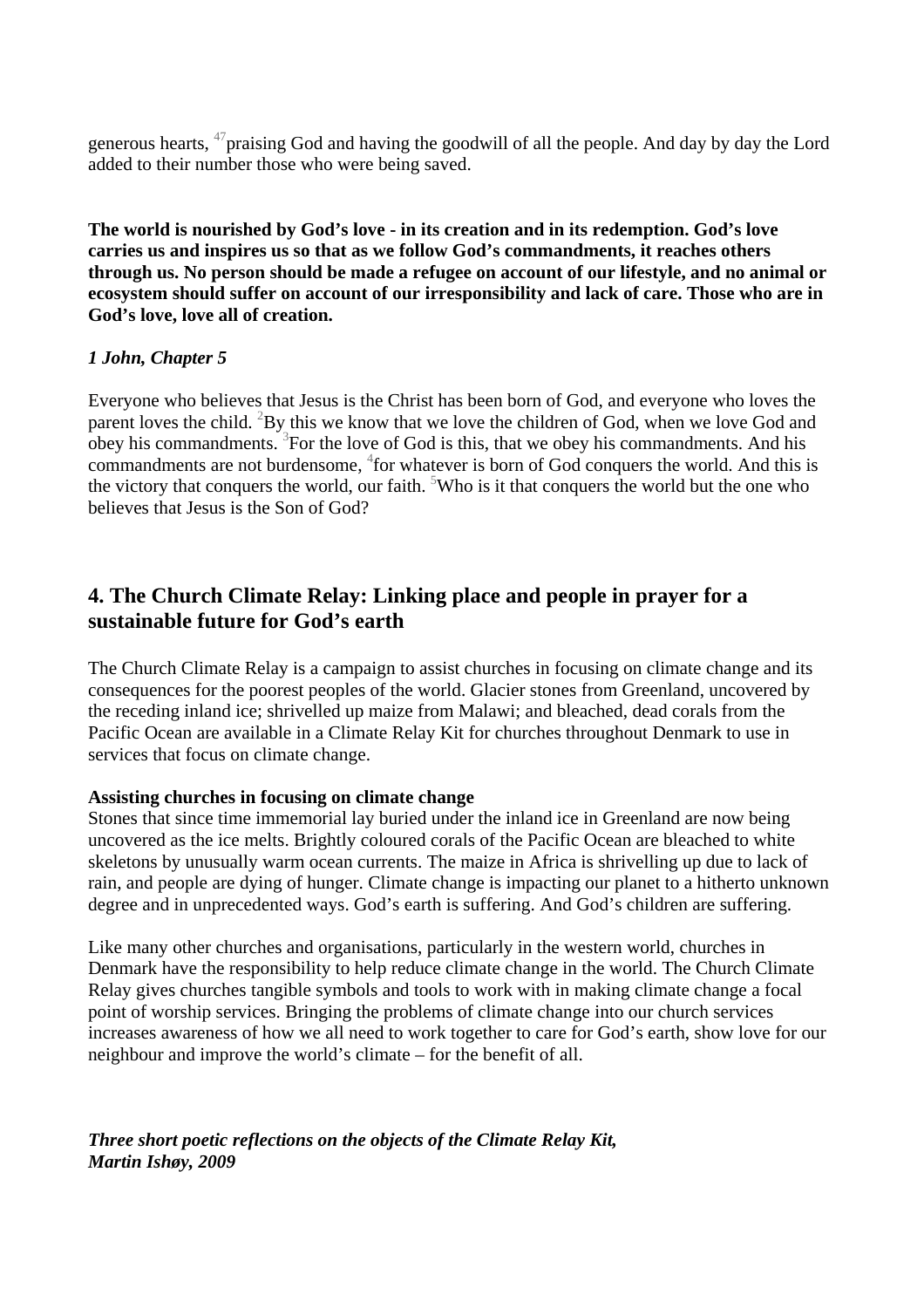#### **Glacial stones**

For millions of years God reflected on the stones. Their geological beauty pleased God, their volcanic blends and mineral combinations, sedimentations and power visible in their layerings. And God saw that it was good. With breathless joy the stones hibernated for millions of years. God rejoiced in the warmth and the freezing cold. And God rejoiced in the water that crystallized in its own ways and forms, in its own time and rhythm. Warm winds lifted it up and let it disperse on the ground in feather-like crystals. For thousands of years the snow fell, adding layer upon layer to the sedimentation of the stones, forming a natural pattern of glaciers and inland ice. And time passed, long periods of time passed, with chaotic, winding patterns of change – until all of a sudden an unseen boundary had been crossed. Nature's rhythm had been broken.

#### **Coral Reef**

A bubbling city. An organic community, more elegant than the most beautiful city on earth. An ideal of beauty and efficiency. With its genius systems of formation and recycling it nourishes and fertilises life up to forty times its value. As perfect and fragile as a child - this is the coral reef. A city built of living stones, encompassing everything that wants to be, a city of no restrictions. A multitude of forms and colours, far surpassing those of humans. Yet the city is being attacked. The arrogance of ignorant beings is destroying life and battering the jewel of the oceans. Will yet another ideal, here to enlighten the world, be crushed under the marching feet of idiocy? When the lights go out, that will be the end of the world. When we turn up the heating, the world is struck down with fever.

*Advocate in our world who with a sigh tells us what we always need to hear:* whisper the sighs of creation into our ears so we may learn from the frugality of the coral reef; learn to use our resources like the coral reef, with all its beauty and efficiency as our model. With respect for the diversity of creation's many forms of life.

*Talsmand som på jorderige med at suk kan alt udsige, hvad vi evigt trænger til*: ånd skabningens suk i vort øre, så vi lærer koralrevets nøjsomhed, lærer at bruge vores ressourcer i koralrevets tegn og med dets skønhed og effektivitet som forbillede. Med respekt for livsformernes mangfoldighed.

#### **Maize**

Maize, gently protected by leaves - as if swaddled in a manger, just like a little boy once lay, protected by a poor woman. Maize is the woman´s fragile hope for the future. Fragile like the boy in the manger. In good times, when the rain came on time and brought enough moisture and replenishment, the maize was fat and nourishing, full of sun and energy. Life and nurture for a child. But now the sun burns the earth and there's no rain to cool it down. A child burns its feet on the earth's dusty baking stones. And the maize won't grow, drying out before it matures. As the maize shrivels up, so the child's arms shrivel into thin, dry sticks. At a circumference of 12,5 cm a child should be admitted to hospital. If there were a hospital. Or money to pay for treatment. When the circumference of a maize is 12,5 cm a woman's tears fall on the child, and people fold their hands in prayer for life. "Lord, forgive them. They do not know what they do". Or do we?

# **5. Symbolic actions**

Below are suggestions for symbolic gestures to use in a worship service or devotion to illustrate various aspects of nature and spiritual life.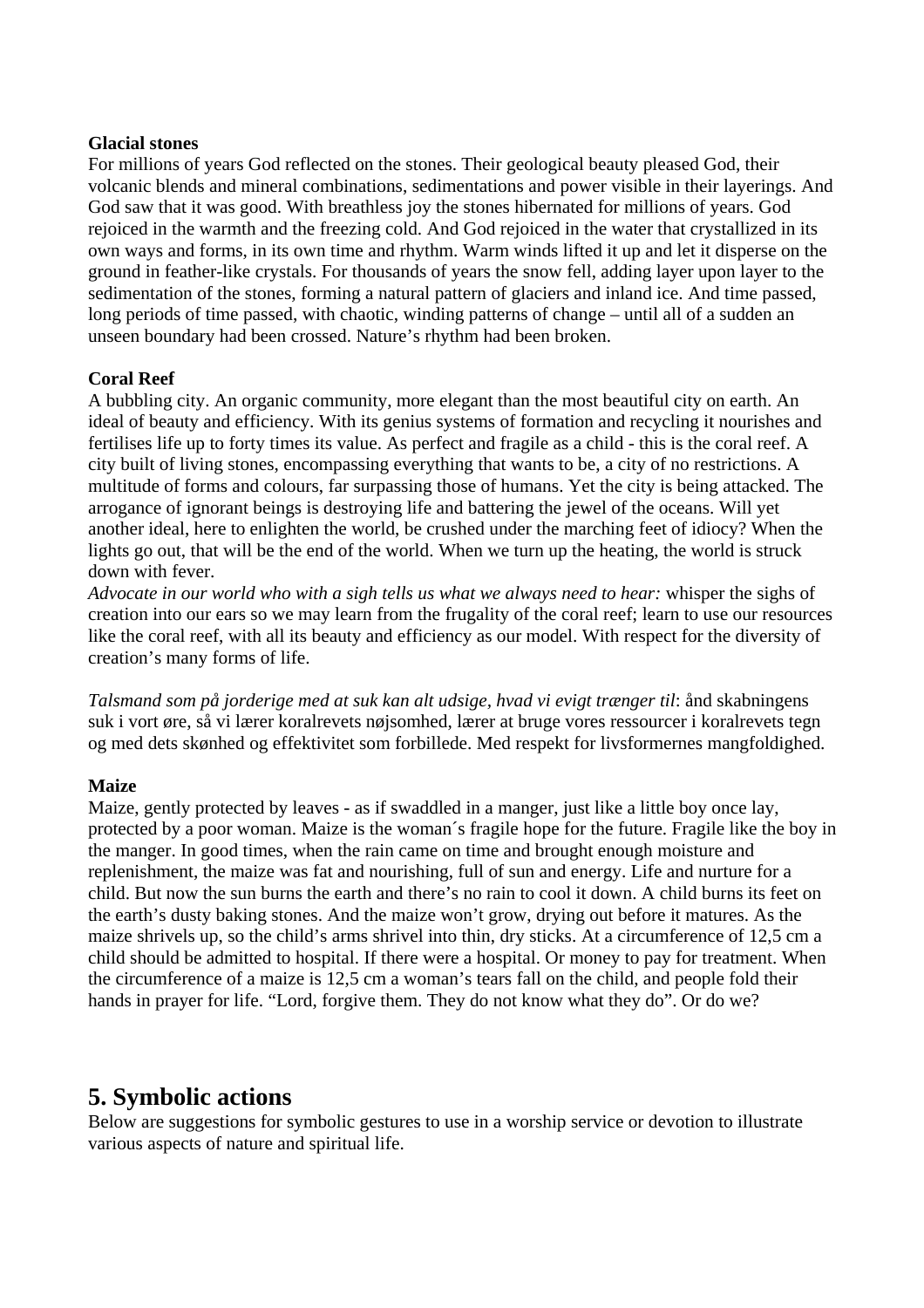#### **a. Water in a vessel or dish**

Everybody is invited to bring water from their house and pour it into a common vessel at the church, remembering that this water, which comes from many places, unites us. We are called to combat the factors that cause climate change. Alternatively, people can be asked to take water from a common vessel as a symbol of a common calling and fountain of inspiration to act against those things that cause climate change.

#### **b. Laying stones and taking flowers**

At the beginning of the worship service or devotion, all participants are given a stone to hold in their hands. During the welcoming, people can be encouraged to meditate on the stone, feel it in their hands and consider things that are weighing heavily on their hearts. During a song or confession, participants are invited to come forward to lay their stones on a table as a sign of laying down their burdens. On the table is a vase with roses or lilies, from which each person can take a flower with them, as a symbol of life and hope. There is a suggestion for praying with the stones and flowers elsewhere in this material.

#### **c. Throw stones into the water**

At an outdoor worship service or devotion on the beach or on the edge of a body of water, everyone (as in the suggestion above) receives a stone. Instead of laying it on a table, however, they are invited to throw the stone into the water as a symbol of actively distancing ourselves from the burdens we carry.

#### **d. Plant seeds or potatoes, tend them and watch them grow**

As part of a worship service, for example together with children at the beginning of Creation Time, you can plant a seed or a potato as a symbol that life is a process that begins in darkness and mystery. Over time the plant grows forth. From Sunday to Sunday the pastor or Sunday school teacher can talk about the wonder of life, the necessity to care for it and nurture it. You can leave the plant(s) at church or allow the children to plant a seed or potato to take home with them. After some time (for example at the end of Creation Time), the children can bring their plants to church to show how the many little seeds have been transformed into large plants.

#### **e. Melting ice**

At the beginning of the service, place an ice cube in a place where the whole congregation can see how – during the service - the ice melts. This is a strong symbol that glaciers are melting many places in the world as a result of climate change.

## **6. Drama**

**The four elements: There are three actors in this small drama: Pastor/priest; Life Death** 

**Pastor:** God, you gave us the four elements: Earth, air, fire and water. You gave them to us in the name of life.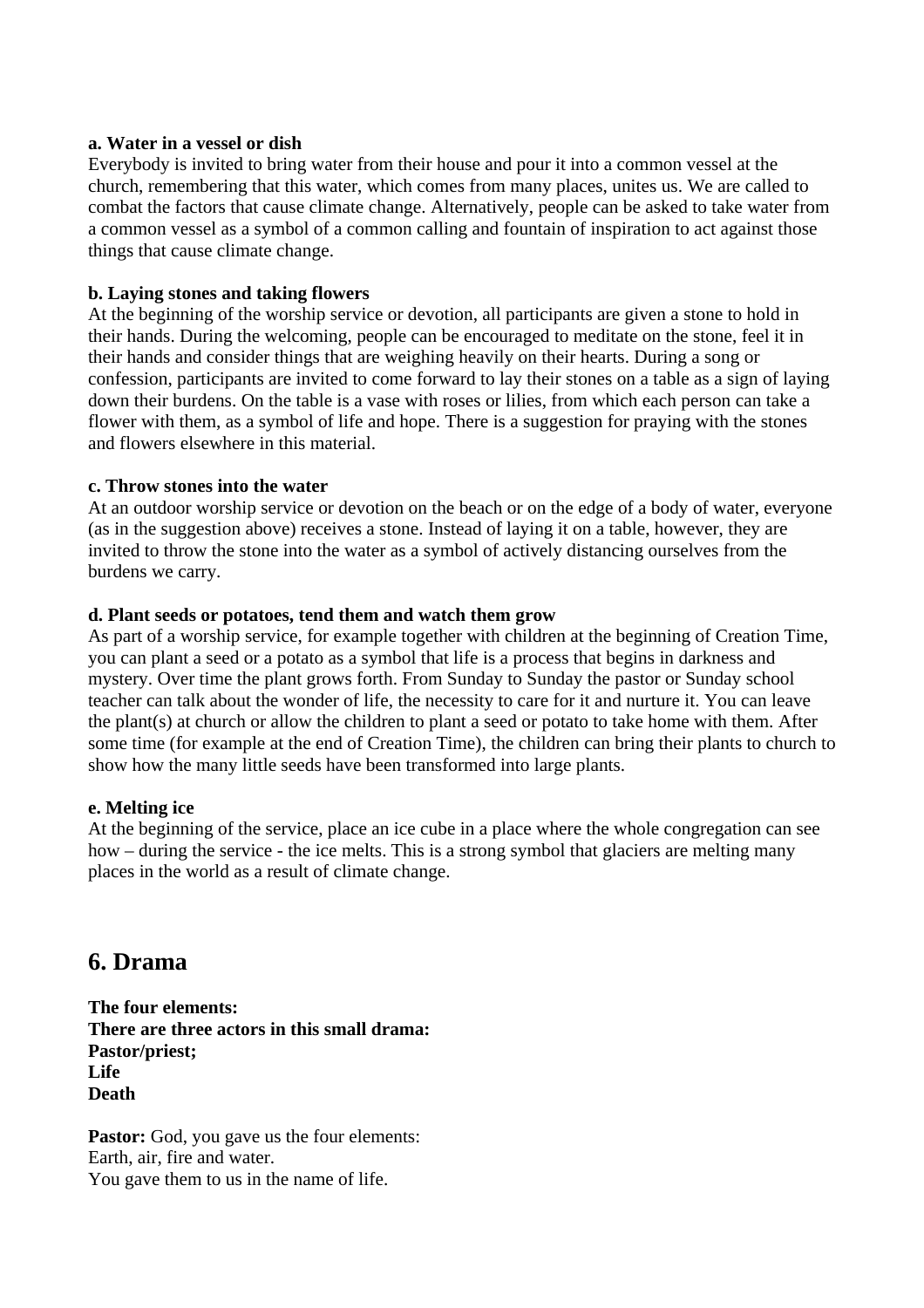But we have misused them, So that with time they have become bearers of suffering and death. See our need, hear our cry and save your world.

*A bowl with water is carried up.*

**Life:** (*the bowl is lifted up*) I am life. I offer you the earth to share justly between you all, to nourish all that grows, to give bread to all.

#### **Death:** (*the bowl is lifted up*)

I am death. I take the earth from the many and give it to the few. Life is short. The earth should be exploited so that everything is made use of.

**Pastor:** God, we confess that we haven't shared the riches of the earth justly-We have broken our bonds to the earth and to each other. We have chosen death, forgive us.

#### *A fan is carried up.*

**Life:** (*using the fan*) I offer the air, my breath, the everlasting energy of the wind. The space we all live in. The air has no boundaries. We share the air.

**Death:** (*stopping the fan*) I fill the air with destructive emissions. I create destructive allergies and I destroy the fragile life energy of the atmosphere.

Pastor: God, you breathed life into the world, We confess that we have poisoned the air, That we have not cared for the fragility of creation. We have chosen death, forgive us.

*A candle is lit.* 

**Life:** (*lifting up the candle*) I offer fire for light and warmth, To cleanse and energise. We gather around the fire in community, happy to share.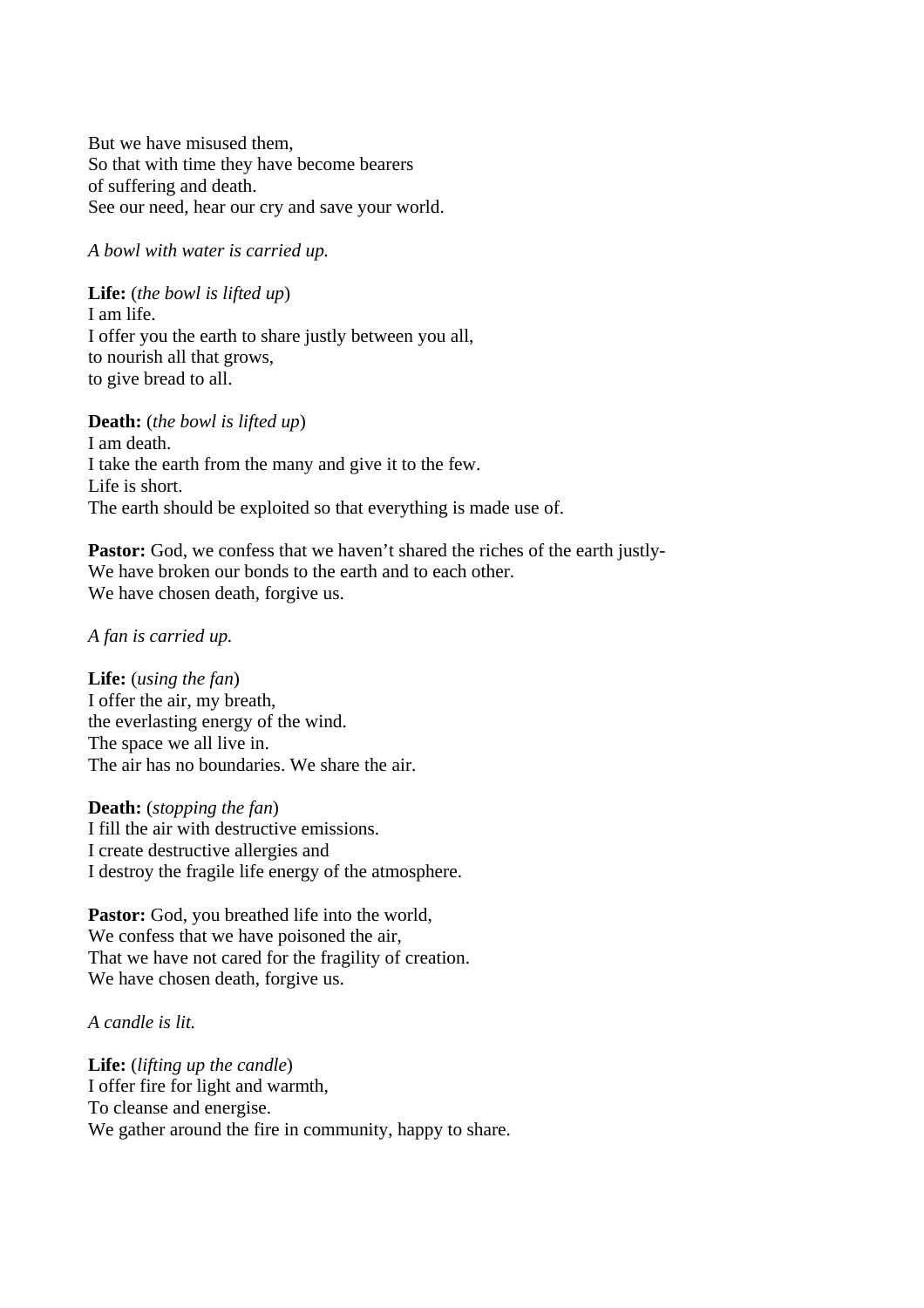**Death:** (*blowing out the candle*) I use fire for violence and terror I give strength to the weapons of war that bring death. I burn down the forests of the earth. I give energy in abundance to the rich and limit the access of the poor to fuel.

Pastor: God, you are the Spirit of fire and cleansing, We confess that we lack inner fire and determination To fight for justice and peace on earth. We have chosen death, forgive us.

*A bowl of water is carried up.*

**Life:** (*lifting up the bowl*) I offer water to cleanse and replenish thirst To give nourishment to the dry land. And with this I give peace of soul to people.

**Death:** (*pouring colour in the water*) I poison the water. I contaminate the water so that it brings sickness I create deserts from the fertile land.

**Pastor:** God, you are the source of living water, We confess our inadequate ways of dealing with the world's water. We have chosen death, forgive us. God, creator of earth, air, fire and water. We give ourselves to you and cry with all creation: Free us from our misuse of the precious riches of the earth. Have mercy on us, Lord, and forgive us.

*Sweden's Christian Council*

# **7. Prayers**

**a. Open my eyes, Lord** 

Open my eyes, Lord, that I may truly see the beauty of your creation.

Open my ears, Lord, that I may truly hear your word.

Open my heart, Lord, that I may hear your warnings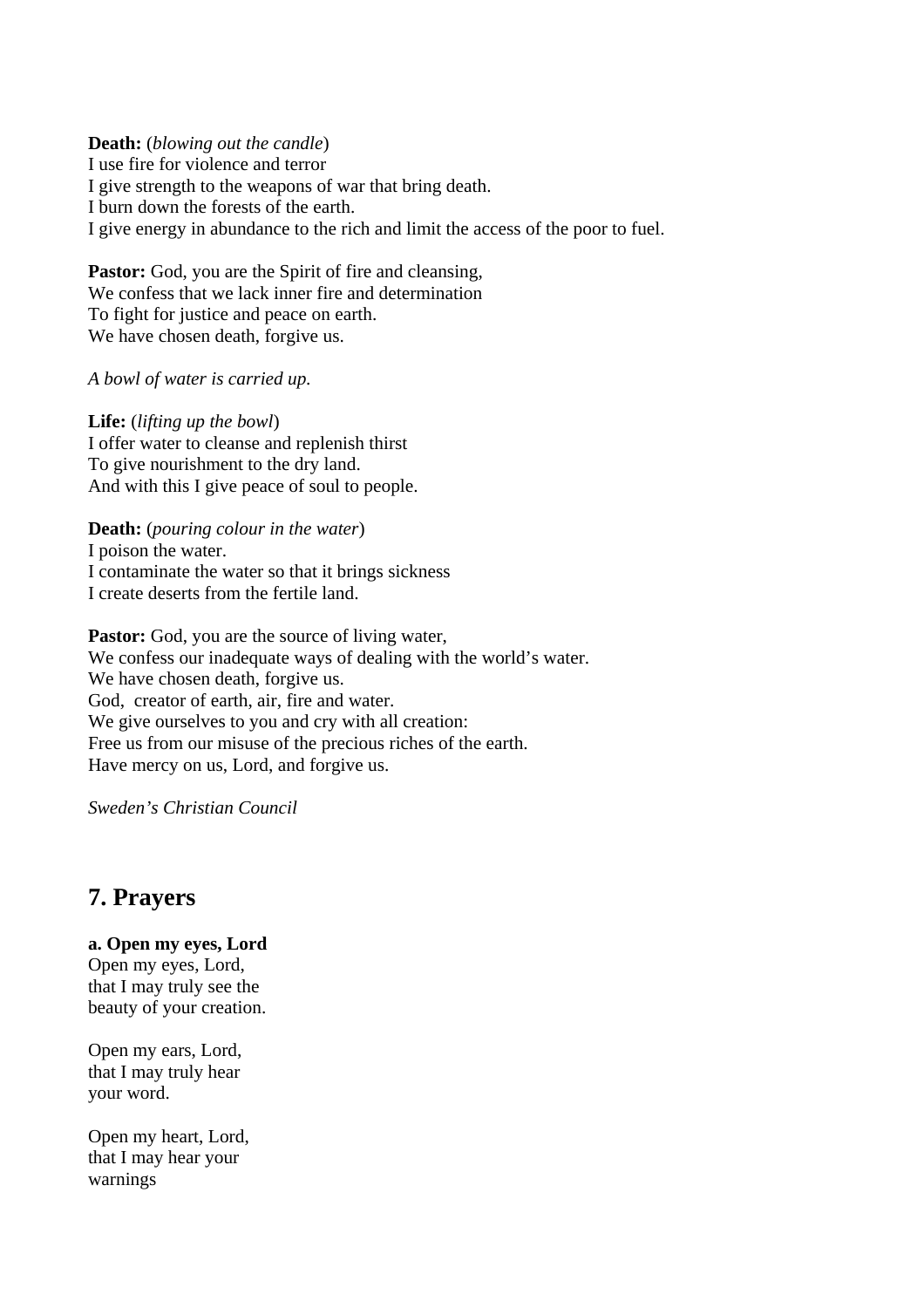and your calling to change my ways.

Open my mind, Father, that I may truly comprehend the ways your wondrous world is being destroyed by greed and selfish exploitation of its precious resources.

Open my heart, Lord Jesus Christ that I may truly feel the struggles, suffering and anguish of my neighbour

As the earth hardens rivers dry up crops fail children starve the rain does not come.

As floods, earthquakes and cyclones ravage your earth and peoples ever stronger; as glaciers melt sea levels rise and island homes, ancestral lands of my brothers and sisters sink below the oceans.

Open my soul, Holy Spirit, to the enormity of my responsibility. Breathe strength into me, Lord, Giver of life and light, that I may truly hope and trust in you.

Empower me, Lord, to Follow your will Speak out Act now.

*Jacqueline Ryle, June 2009* 

#### **b. Prayer for healing of God's Creation**

Heavenly Father, you created the sky and sea, the comfort of the moon and stars at night, the warmth and brightness of the sun. You gave us light and life the beauty of the earth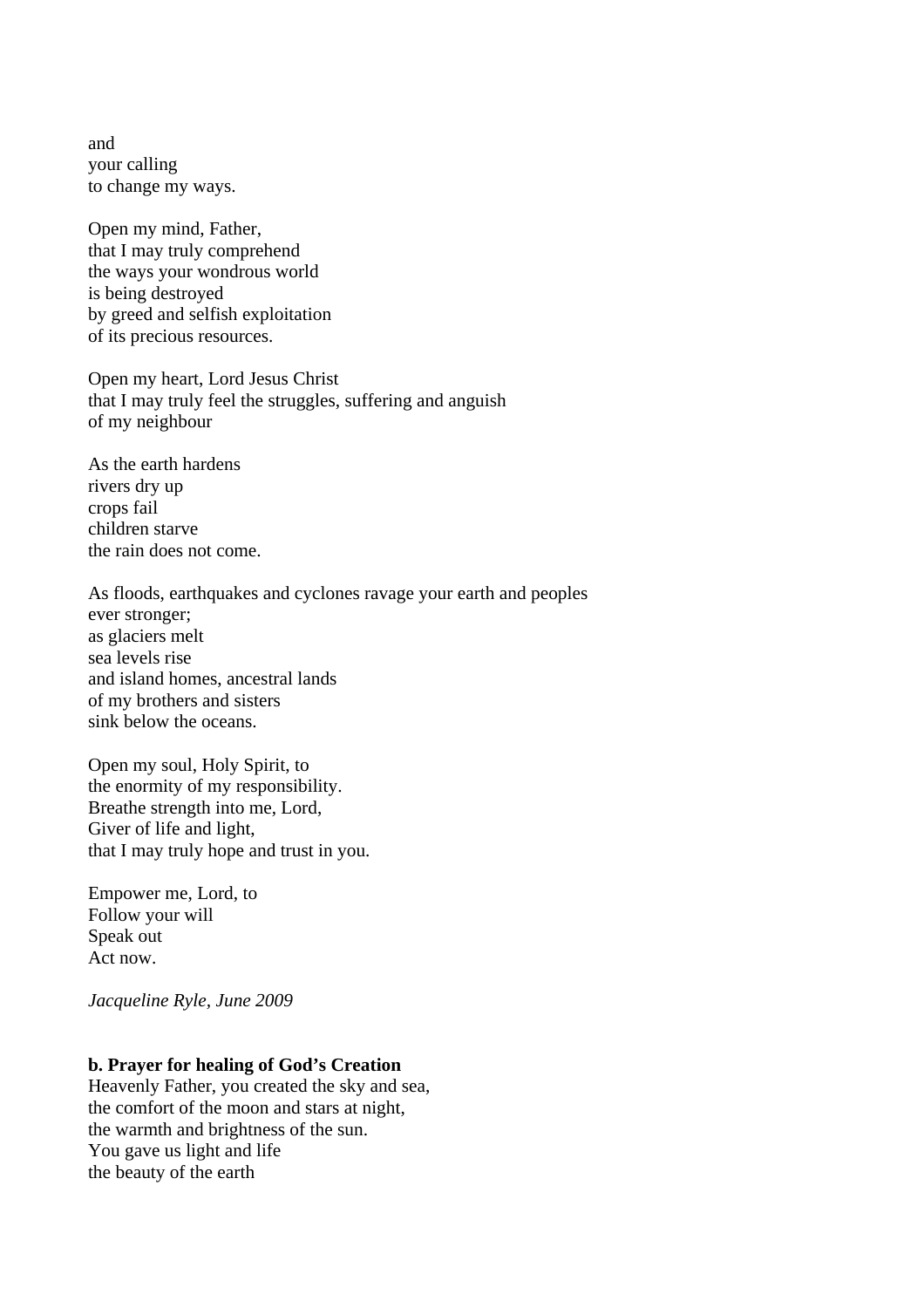You gave us your love. *Father, we thank you for your never-ending love We thank you for the wonders of your creation.* 

Lord, you gave us the gift of insight to understand The meaning of your creation and our responsibility to care for it. You gave us eyes to see the beauty of the world the gift of empathy to understand others and their needs *Lord, forgive us for not caring for your creation Forgive us that we seek to become masters of your work Forgive us our inner blindness and deafness to the needs of our neighbour.* 

Loving Father, you knew us from before we were born We have turned from the knowledge and wisdom you gave us Hear our repentance! Grant us the courage and tenacity to change our ways! *Lord, show us your way And make us willing to follow it.* 

Father of all, you gave us yourself in your son, Jesus Christ Grant us through your grace renewed insight to live according to your word to respect and care for your creation *Stay with us, Lord, that we may learn from you.* 

Holy Spirit, we pray Come to us, breathe new life and insight into us *Holy Spirit, help us to see where our treasure is for where our treasure is there will also our hearts be.* 

*Jacqueline Ryle 2009* 

#### **c. Prayer of thanksgiving**

Lord, you created heaven and earth and the stars that glow in the dark, you gave us the beauty of the earth in all its diversity you gave us your unending love you gave us warmth and love of our neighbour to share the joy of your creation with others.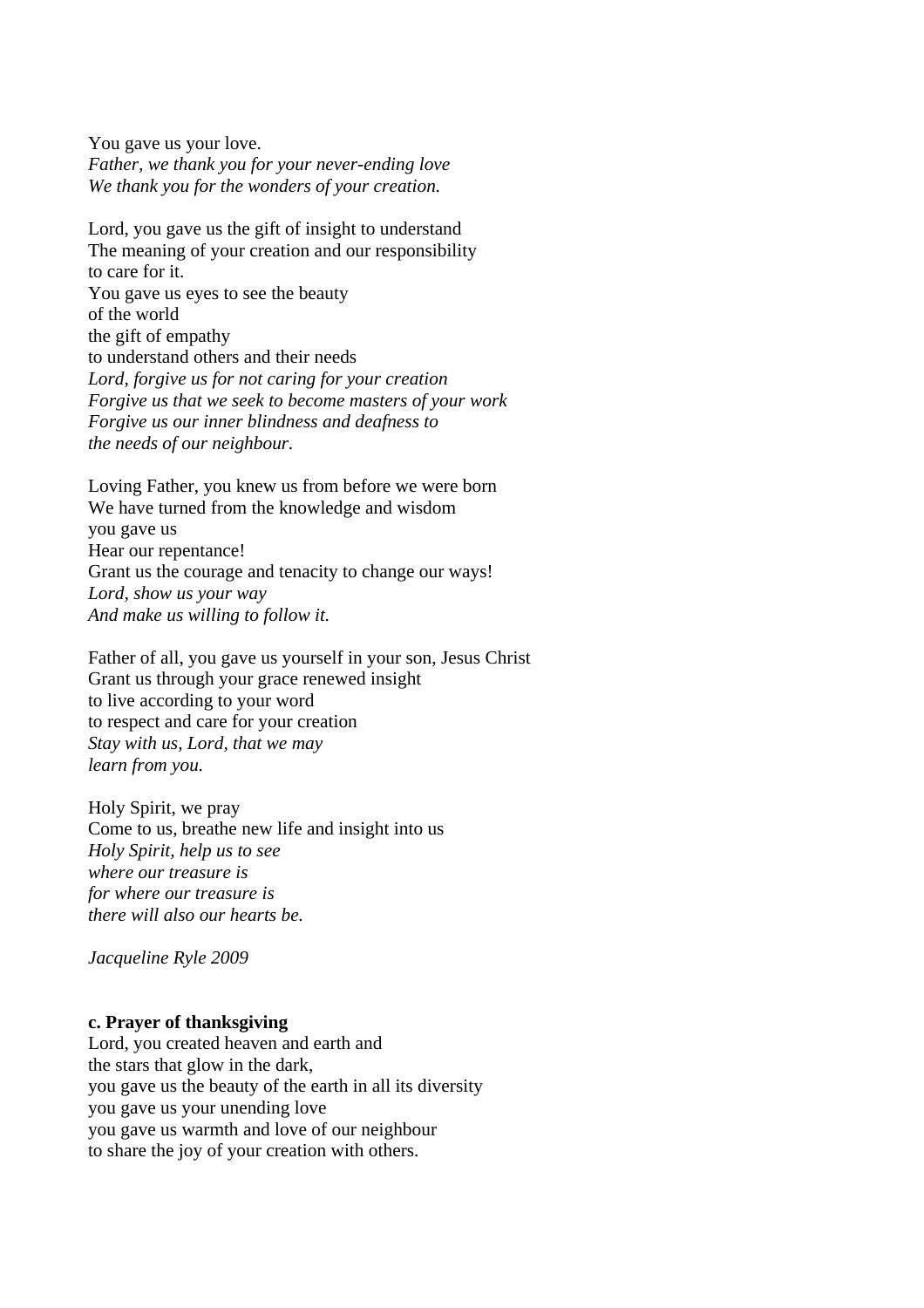We thank you for all that you entrusted us with. Forgive us that we have not cared for your gift as we ought. We ask you lead us to walk new paths that respect your creation, respect the fragility of life and the earth respect and love our neighbour.

Loving Father, without your grace and love, without your help we can do nothing. Help us rebuild and heal all that we have destroyed, Help us rediscover your wisdom of love.

*Jacqueline Ryle 2009*

#### **d. Prayer for conversion**

Almighty, triune God, we are weighed down by worries, by despair We see an overwhelming army of misdeeds and misuse, of lack of faith, confusion, selfishness. And we know we are caught in the same net. We're like fish swimming with the current while panic spreads and the net is tightened. With your words you opened the world. But with all our excuses we are closing it - So Noah's Arc goes down with mice and men. We fly to Thailand to get warm. We drive the children to school to get there in time We eat steaks because it's normal. We constantly increase our consumption and growth to exploit new opportunities. Moderation is not big on our list of to dos. We confess we have sinned and our sin is great - so great that even being conscious of our sin paralyses us. Where is our faith now, and where is our hope, and where is our sense of God's touch? Lord, teach us to trust your name – teach us to rediscover roots and wings! Let us discover your presence in the phenomena of the forests, part of photosynthesis and respiration, part of biodegrading and recreation**,**  part of nature's diversity and search for glimpses of the continuous, sustainable joy of creation. And let us discover your presence in all the diversity of nature that preaches your power to overcome all our sin and despair far away from everything we know and understand. Amen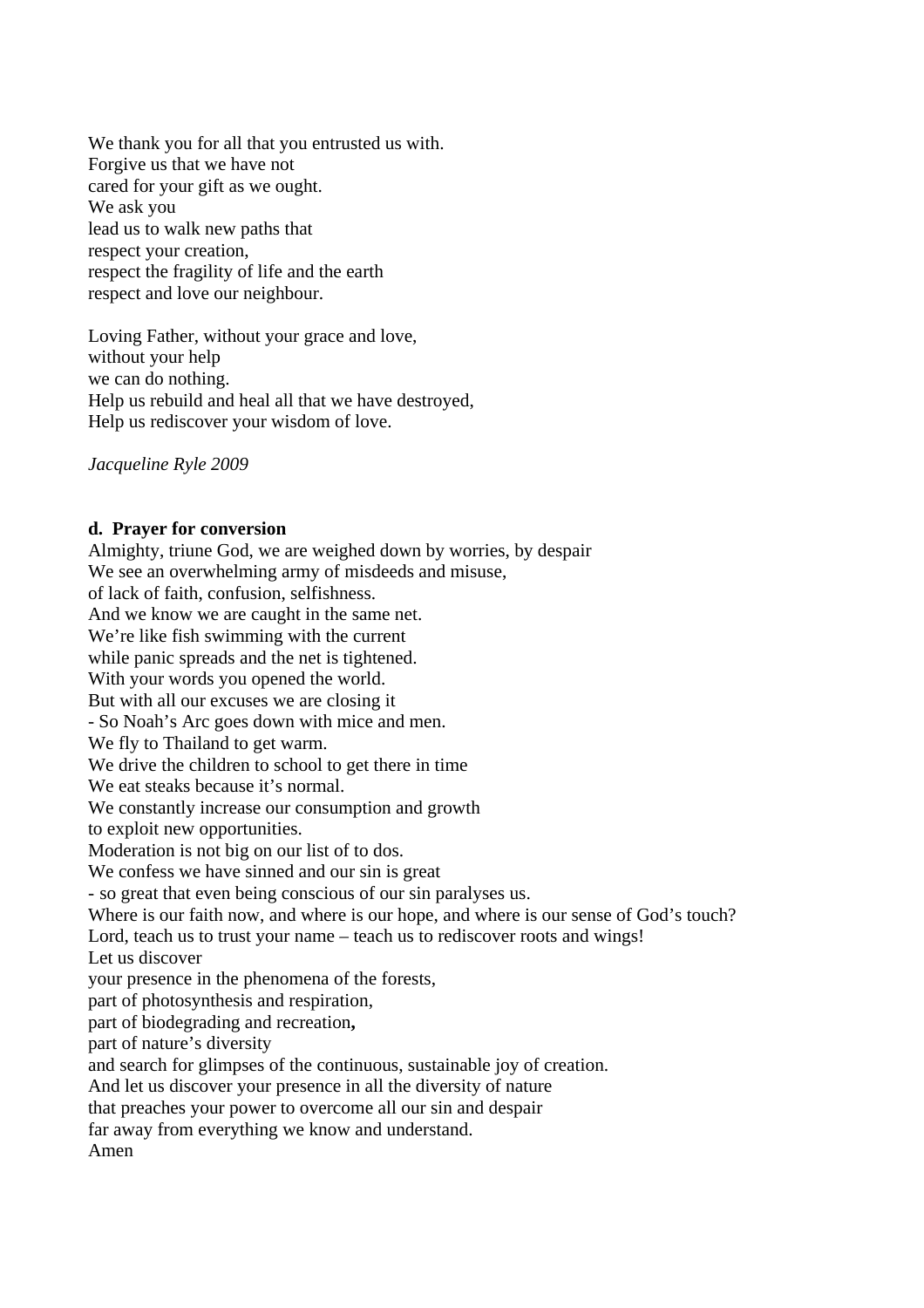#### *Martin Ishøy 2008*

#### **e. Prayer with stones and flowers**

With this stone, we lay our burdens down. Our fears, our guilt, our complicity. We put them down. Put them behind us and look forward with humility and hope. With this flower, we pray for humility, respect for life, and for hope. We pray for the ability to see and feel symbols of grace all around us: in the flowers, the wind, the sun, the stones. We pray for the willingness to see, hear and feel your creator hands in the world; this world which you created and loved, and still love and which you love us through. We are part of your magnificent creation, dependent on its intricate systems and balances. We pray for wisdom, clear sight, and willingness to act for the good of all creation. Amen.

*Hanna Smidt 2009*

#### **f. Prayer thanksgiving, confession and hope**

#### **Almighty and loving God: you create and sustain all things**

We thank you for the gift of creation and the miracle of life. We praise you for the earth; our home in a cold universe. We praise you for the air, for the earth, for warmth and for water We praise you for all these gifts that grant us life.

*Lord, we thank you!* 

We thank you for the rays of the sun, spread in blessing over land and sea. We praise you for the atmosphere where we live, breathe, love and die.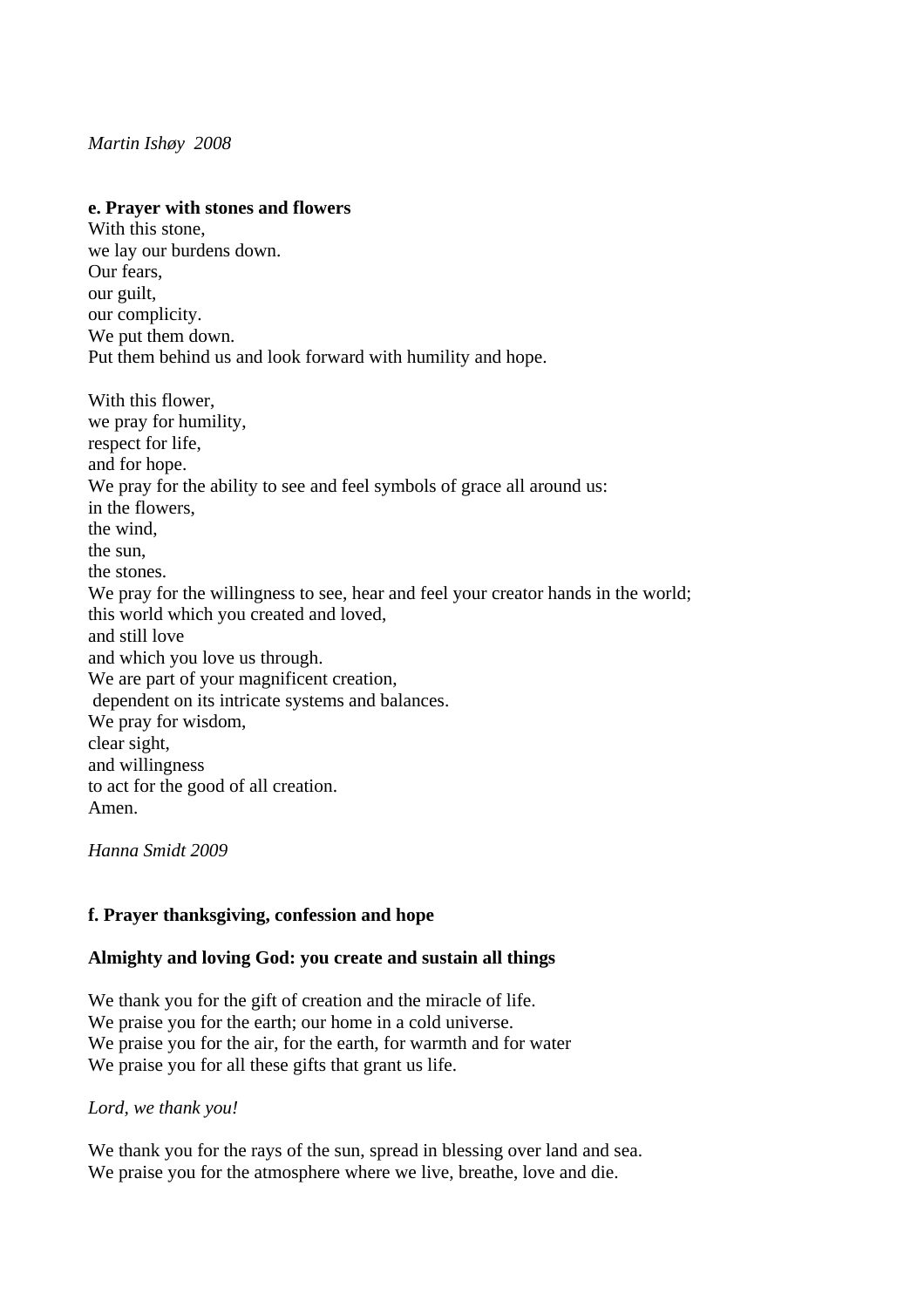We praise you when we see how matter and energy continuously renew life on earth.

#### *Lord, we thank you!*

#### **Almighty and loving God: you have entrusted us with the stewardship of your creation**

Help us gain insight into the wondrous processes of life and creation Give us the wisdom to use the resources of the world with care Strengthen us in overcoming greed and desire to become good stewards of your creation. *Lord, hear our prayer.* 

Help us understand that our ways of life will have to change. Help us acknowledge our responsibility for the planet and its peoples. Inspire us to act now in our local worlds Inspire us especially to act for the good of the poor and needy of the world.

#### *Lord, hear our prayer.*

#### **Almighty and loving God: you are our salvation**

We admit that we thoughtlessly consume much more than we need. We confess we have been slow to recognise the effects of our lifestyles. We pray for forgiveness for misusing the life and resources of the planet.

*Lord, have mercy on us.* 

#### **Almighty and loving God: you call us, renew us and send us out into the world anew**

Call us again to be your people, your humanity, in spite of our failings. Renew our hearts to follow Christ in all aspects of our lives. Send us into the world as peacemakers and good stewards of your gifts.

*Lord, we praise your holy name! Amen.* 

*Ole Birch (2008)* 

**g.**  Our God is the God of all, The God of heaven and earth, Of the sea and of the rivers; The God of the sun and of the moon and of the stars; The God of the lofty mountains and of the lowly valleys He has His dwelling around heaven and earth, and sea, and all that in them is.

*St Patrick*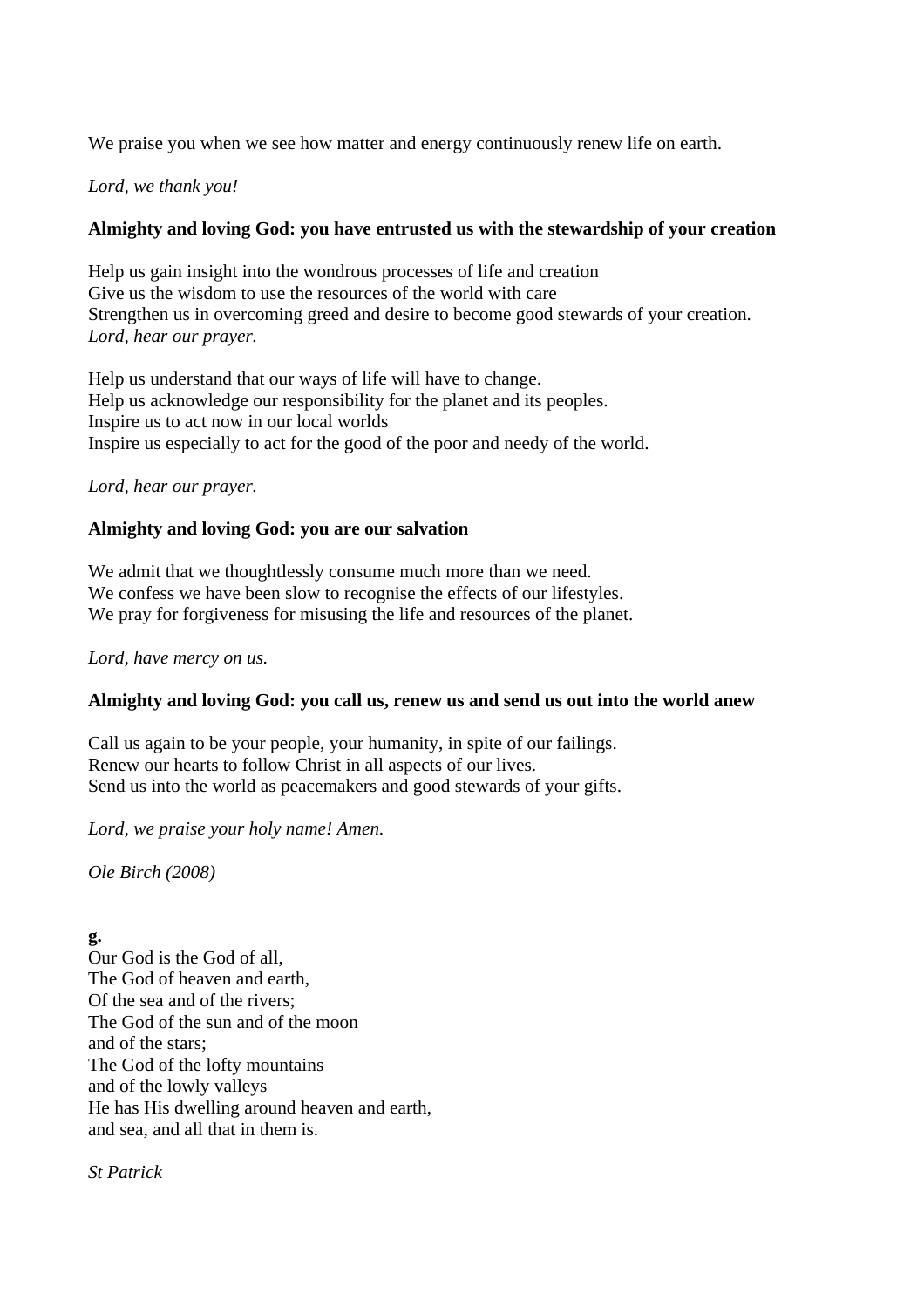*The Wisdom of the Celts, compiled and introduced by David Adam 1996:10; Michigan, Lion Publishing* 

#### **h.**

He inspires all, He gives life to all, He dominates all, He supports all. He lights the light of the sun. He furnishes the light of the night. He has made springs in dry land. He is the God of heaven and earth, of sea and rivers, of sun, moon and stars, of the lofty mountain and the lowly valley, the God above heaven, and in heaven, and under heaven.

#### *St Patrick The Wisdom of the Celts, compiled and introduced by David Adam 1996:11; Michigan: Lion Publishing*

### **i.**

The world cannot comprehend in song bright and melodious, even though the grass and trees should sing, all your wonders, O true Lord!

*Old Welsh prayer The Wisdom of the Celts, compiled and introduced by David Adam 1996:12; Michigan: Lion Publishing - excerpt from Celtic Christian Spirituality, Oliver Davies & Fiona Bowie 1995, SPCK, by permission of the publishers* 

**j.**  If you want to understand the Creator, seek to understand created things

*Columbanus The Wisdom of the Celts, compiled and introduced by David Adam 1996:13; Michigan: Lion Publishing* 

**k.**  My dearest Lord. Be Thou a bright flame before me,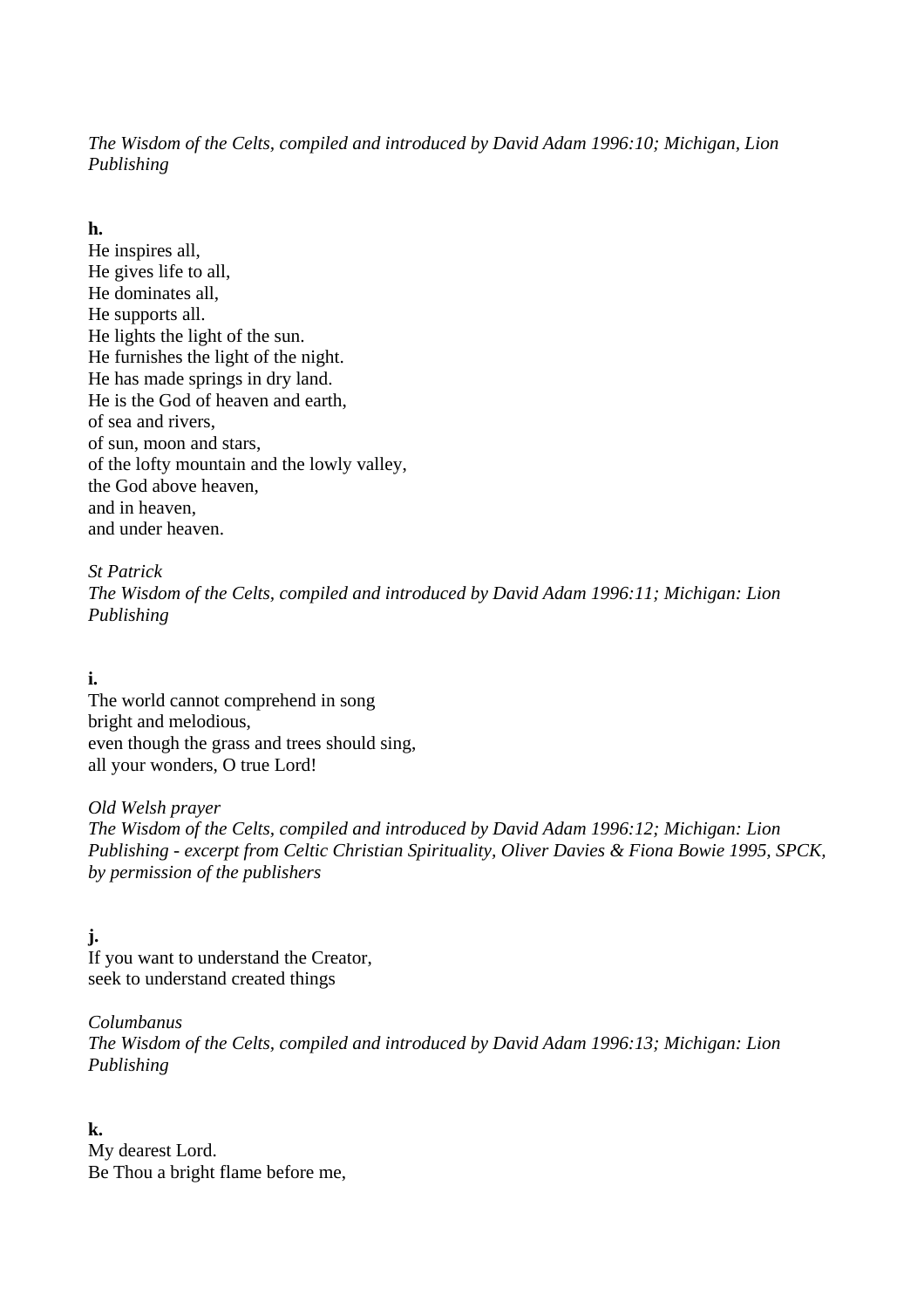Be Thou a guiding star above me, Be Thou a smooth path beneath me, Be Thou a kindly shepherd behind me, Today and evermore.

*St Columba The Wisdom of the Celts, compiled and introduced by David Adam 1996:18; Michigan: Lion Publishing*

#### **l. [Canticle of the Creatures](http://www.americancatholic.org/Messenger/Oct2007/Feature1.asp#top)**

All praise be yours, My Lord, through all that you have made. And first my lord Brother Sun, who brings the day.... How beautiful is he, how radiant in all his splendor! Of you, Most High, he bears the likeness. All praise be yours, my Lord, through Sister Moon and Stars; In the heavens you have made them, bright and precious and fair. All praise be yours, my Lord, through Brothers Wind and Air.... All praise be yours, my Lord, through Sister Water, So useful, lowly, precious and pure. All praise be yours, my Lord, through Brother Fire, through whom you brighten up the night.... All praise be yours, my Lord, through Sister Earth, our mother, Who feeds us...and produces various fruits With colored flowers and herbs.... Praise and bless my Lord, and give him thanks, and serve him with great humility.

*St. Francis of Assisi: Writings and Early Biographies, edited by Marion A. Habig, ©1973 by Franciscan Herald Press*

#### **m. Green Prayer of Thanks**

We thank you, Lord our God, from all our heart for giving us life fhich every morning when we wake unfolds before us as an immense and beautiful gift.

And as we meet we are joyful for you created heaven and earth and all that is in the world: the water we drink, the air we breathe, the fire that warms us.

Thank you, Lord, for in your wisdom giving us other works of creation, plants and animals, to give us joy and enrich us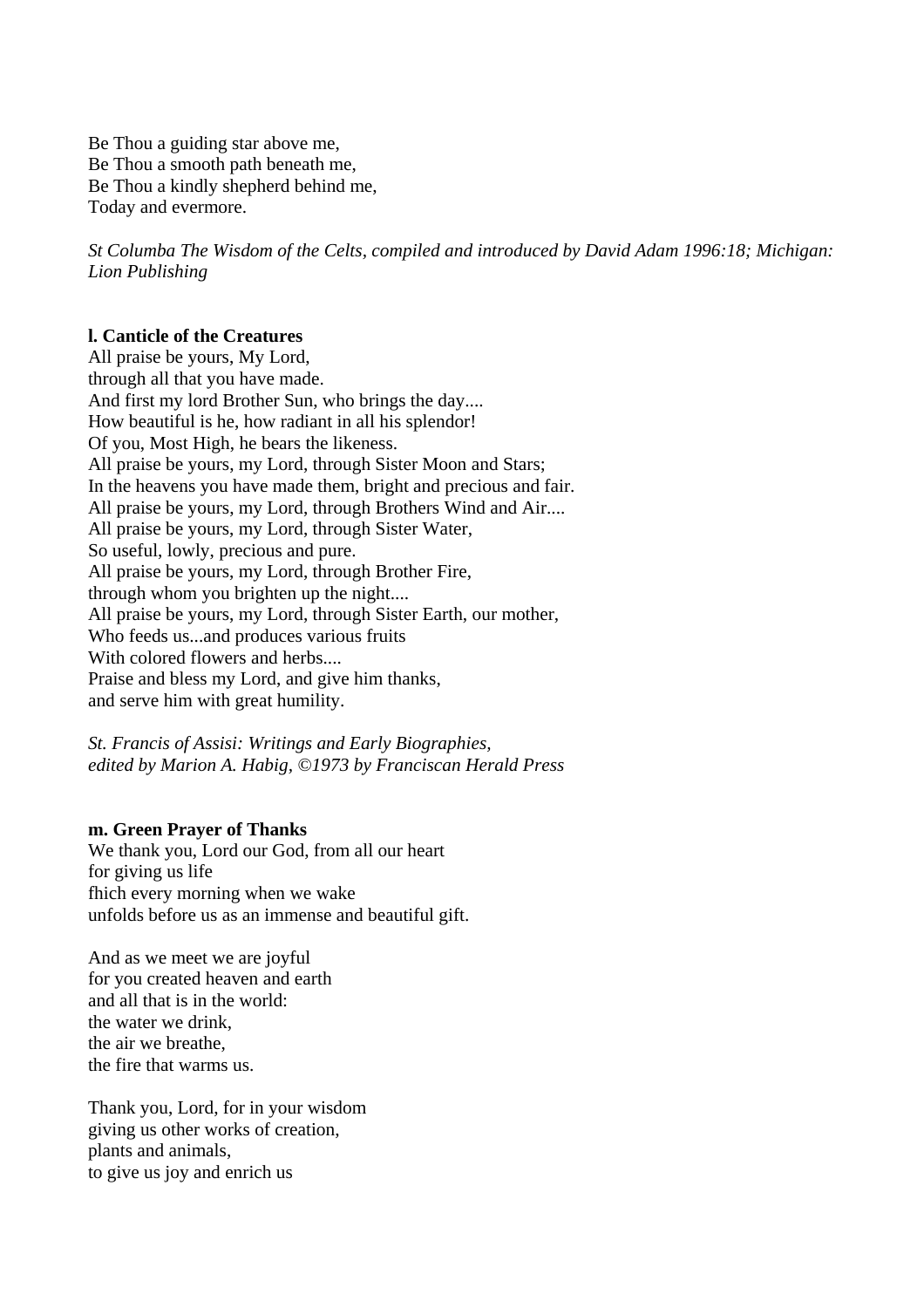and which you taught us to use for our food. Teach us to live up to the responsibility you also gave us, to not misuse and violate your other creative works.

Thank you, God, for the gift of other human beings to be with. Thank you for entrusting us to each other, as parents and children, as brothers and sisters, as relatives and friends and as fellow human beings across the earth Teach us to joyfully show responsibility for each other.

Lord, many people don't have as much to be joyful about as we do. Be with them, And be with us when joy is taken from us, or when we ourselves destroy it. Let all people feel they always have your word to live by, visible, audible and spoken to us at our baptism. Amen

*Martin Ishøy 2007* 

# **8. Prayers inspired by the Lord´s Prayer**

#### **a. A prayer inspired by the Lord´s Prayer**

Our heavenly Father, you love the world with your divine love. Let the whole of creation glorify your holy name Bring healing to this planet and to all living things Bring righteousness into being and make the joy of your creation grow Help us to share our daily bread with all who are in need Forgive us all our crimes against creation Lead us not into the temptation of greediness, but deliver us from evil For yours is the cosmos in all its glory for ever and ever. Amen

*Keld B. Hansen 2009*

#### **b. Another prayer inspired by the Lord´s Prayer - as used in worship in India**

Our God, the source of life, your name

be glorified as you reveal yourself through the beauty of your creation.

Let your will of protecting and preserving your earth community be continued.

Give the poor the strength to own their forests, lands, seas and rivers to sustain them daily.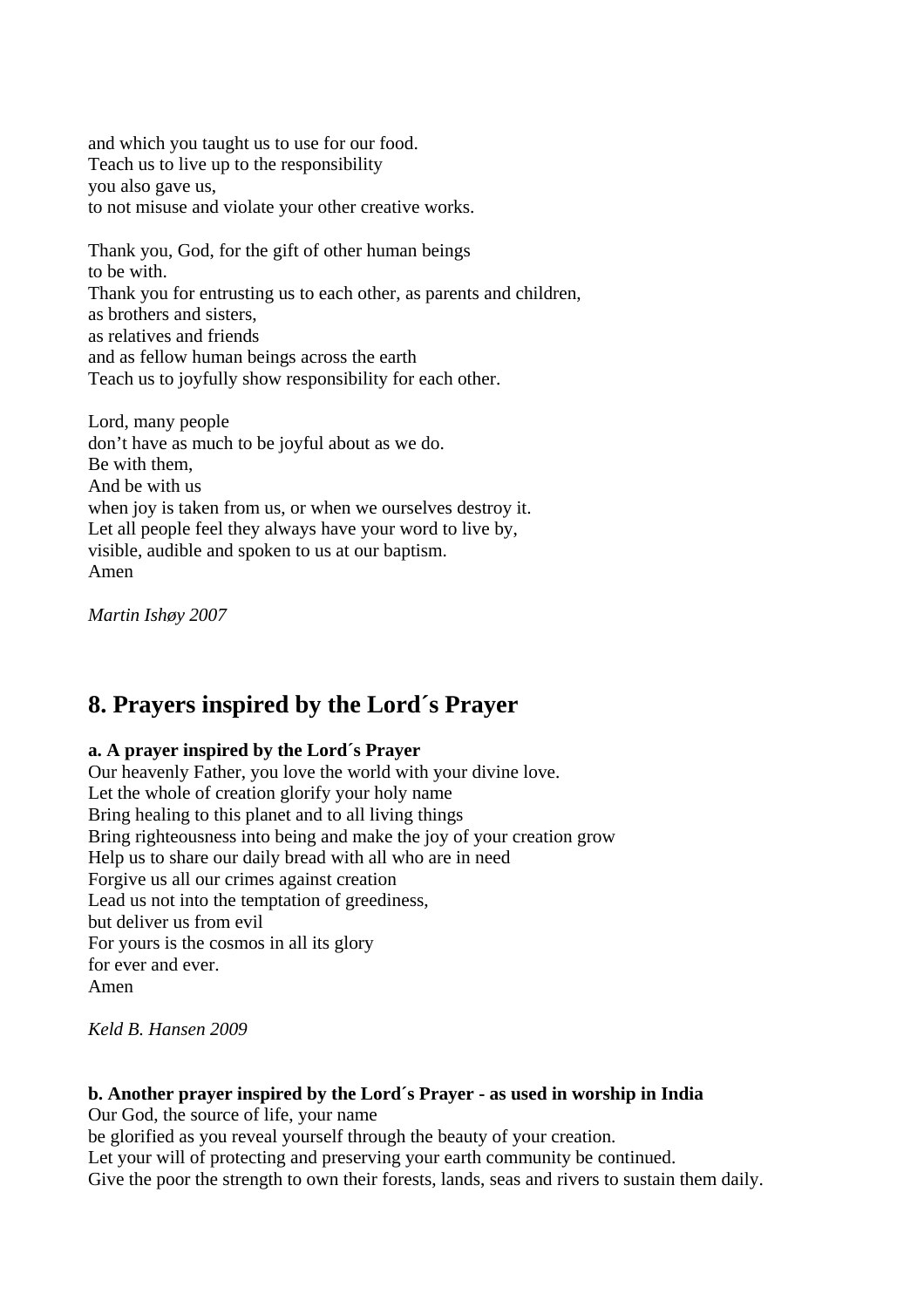Forgive us for breaking nature's cycle of life. Lead us not into temptations of greed, want and seeking to make a commodity of your creation. Deliver us from becoming evil agents destroying your creation. For yours is this cosmos which proclaims your reign and glory forever and ever. Amen.

*Lutheran World Federation, 2009*

# **II**

### **9. WCC-supported International Bell-ringing 13 December 2009, 15.00 local time**

Since time immemorial in cultures across the world, the blowing of conch shells, the beating of drums, the sounding of gongs and the tolling of bells have warned people of imminent danger, have called people to religious worship, to mark important moments in worship and to seek to connect to God. These perspectives of alarm, prayer and hope are brought together in the following proposal:

We invite churches across the globe to join forces in a coordinated action on Sunday 13 December 2009 at 15.00 hours, 3pm local time by ringing their bells, sounding their drums or gongs 350 times for the climate.

13 December marks the height of the COP15 climate summit in Copenhagen. 15.00 hours Copenhagen local time on Sunday 13 December marks the end of a high profile ecumenical celebration at the Lutheran Cathedral in Copenhagen, hosted by the National Council of Churches in Denmark. At this service, the Archbishop of Canterbury, Rowan Williams, will be preaching on the imminent threat of climate change and our responsibility as Christians and stewards of God's creation to act now. The aim and vision of this ecumenical celebration is for Christians to celebrate the beauty of God's creation, to raise awareness as Christians of the gravity of the situation the world faces in relation to climate change; to focus on justice, peace and solidarity in the world in relation to climate change; and to pray together for a successful and fair outcome of COP15.

As the congregation of some 2000 people leave the Cathedral, the bells will toll 350 times along with bells all over Denmark and the rest of the world – as a Christian warning to the world; as a sign of hope for God's Creation; and as a Christian call to the delegates of COP15 and the world for global action now – before it is too late.

**Why ring the bells 350 times?** 350 refers to the 350ppm UN maximum limit of CO2 emission (parts per million – the number of molecules per million) that is acceptable if we are to avoid climate disaster. At the present moment world levels of CO2 emissions are at an alarming 389 ppm. If we are to have any hope of avoiding global climate disaster we need to bring our CO2 emission levels down to 350ppm. It is therefore imperative that the COP15 summit reaches a radical, unequivocal and binding agreement as to how to attain this goal.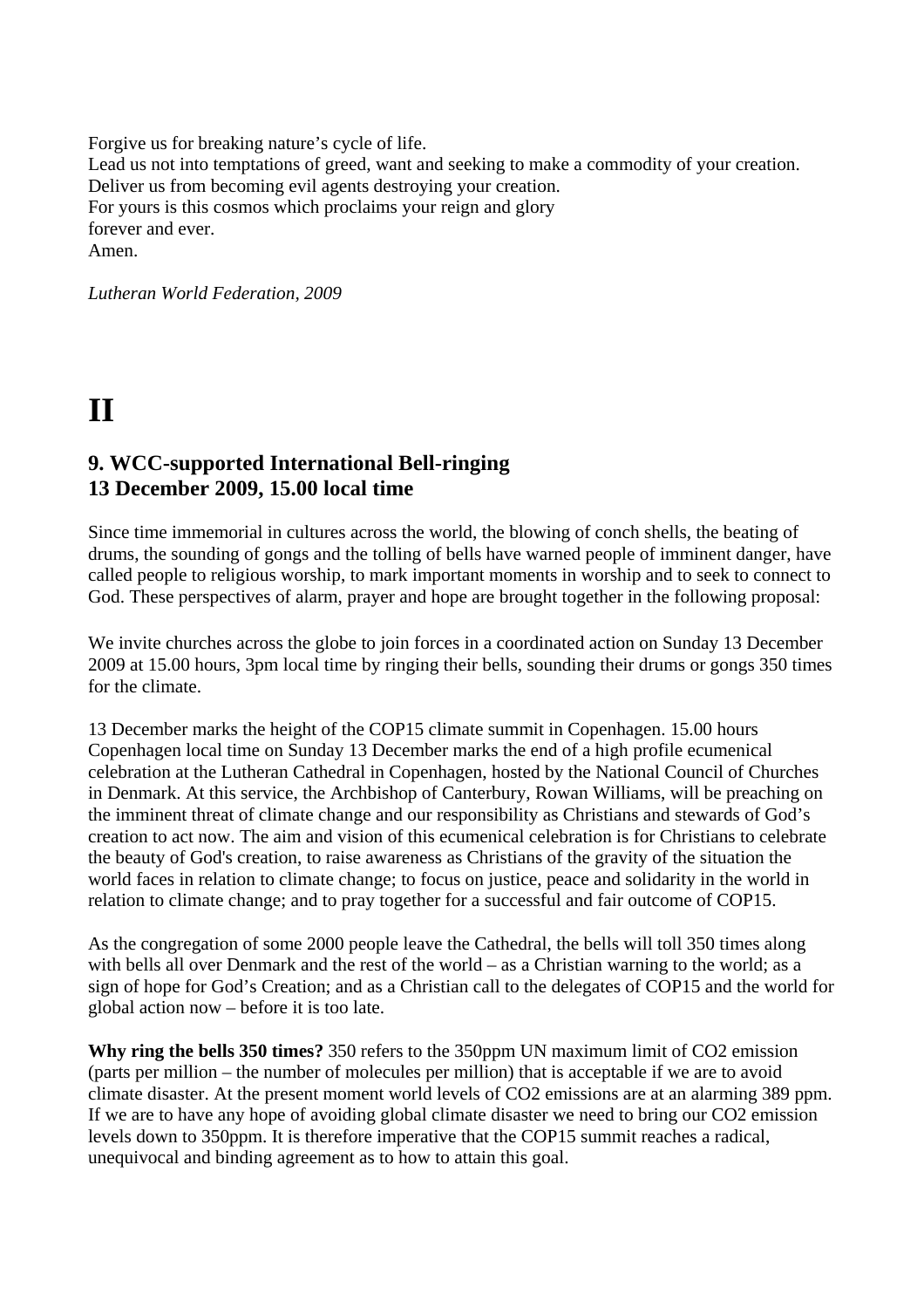Read more about this event on [www.gronkirke.dk](http://www.gronkirke.dk/) and sign up now for your church to be part of this important and symbolic action!

#### **Bell Ringing Prayer:**

Jesus Christ, Saviour of the world: There's a ringing in our ears and our hearts throb as temperatures rise an image emerging ever clearer of communities gasping for breath of ecosystems gasping for breath of the earth experiencing increasing climatic change species dying and ordinary people becoming climate refugees. Drought, floods, cyclones, sickness destroy landscapes, All the plagues of Egypt, only created by humans.

Almighty, love, Jesus Christ,

You who takes upon you our death - and gives us life We are weighed down by guilt and idealism Bring us under the protective wings of faith You who are the truth, the way and the life! Show us your way again. Give us the will to follow it. Give our politicians and parliaments the will and courage To choose and want to walk your path, Where all people are equal and there is no arrogance, Where everything you created flourishes in its own right in your honour There's a ringing in our ears and our hearts throb And not without reason. But let bells ring across the land and through cities Take away the power of the sandgrains trickling through the hour-glass of fear. Scatter the sand instead as exquisite chimes 350 chimes of beautiful sound for the health of the earth in your honour.

*Martin Ishøy 2009* 

#### **Estonian liberation hymn by Heli Vith Tune: Piret Pormeister-Rips Translated to English by Kristin Markay**

1. Can´t you hear the distant bells are ringing? People waken as they hear their song. Everywhere the air is filled with music. Now we see a new day has begun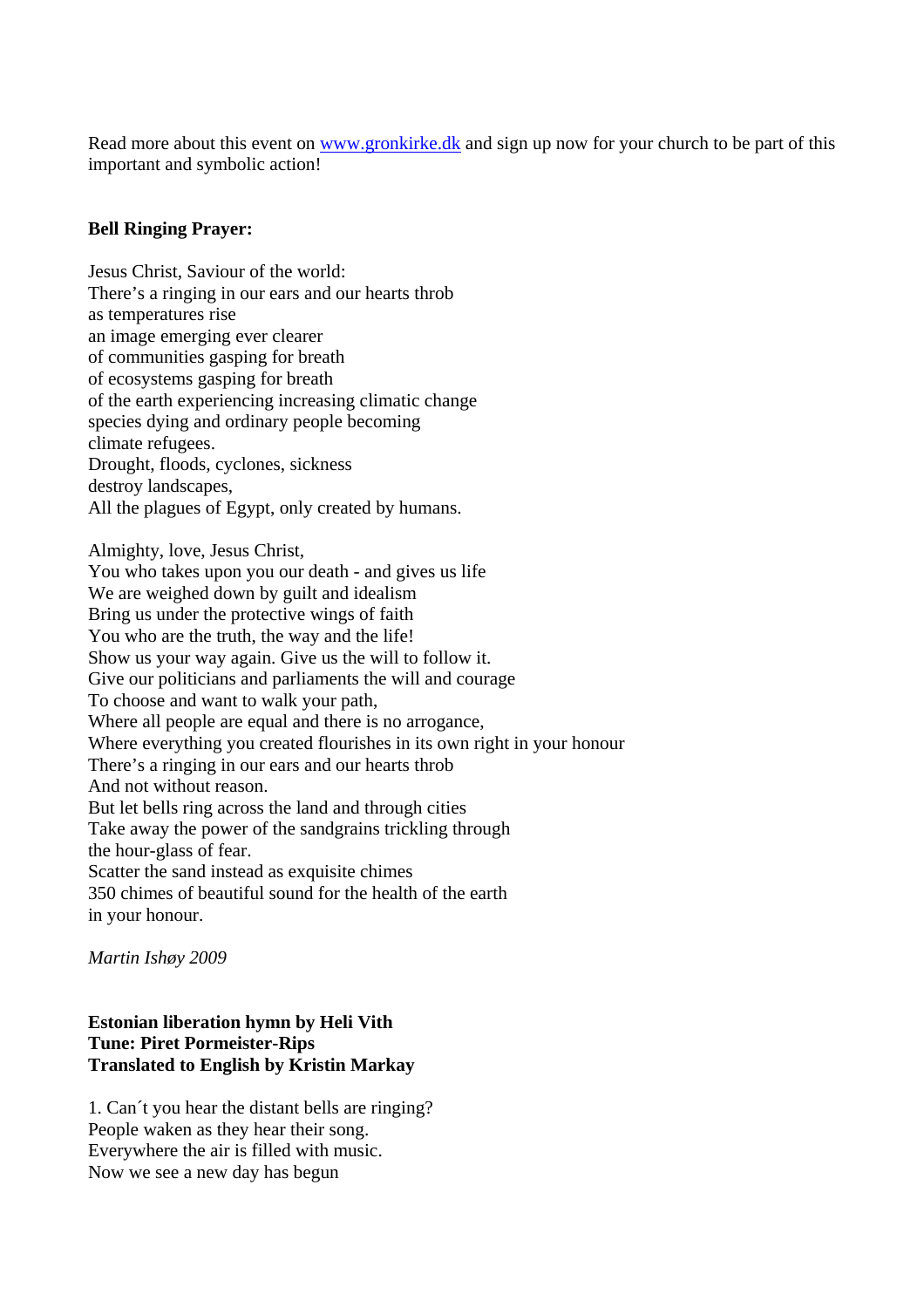2. So we know the darkness is behind us, and the morning waits for us to sing. Everywhere the light of God is shining. Hear the joyful bells of heaven ring.

3. See the light that conquers over darkness God has given us a brand-new day. We're rejoicing of this new beginning. Celebrate this Easter gift today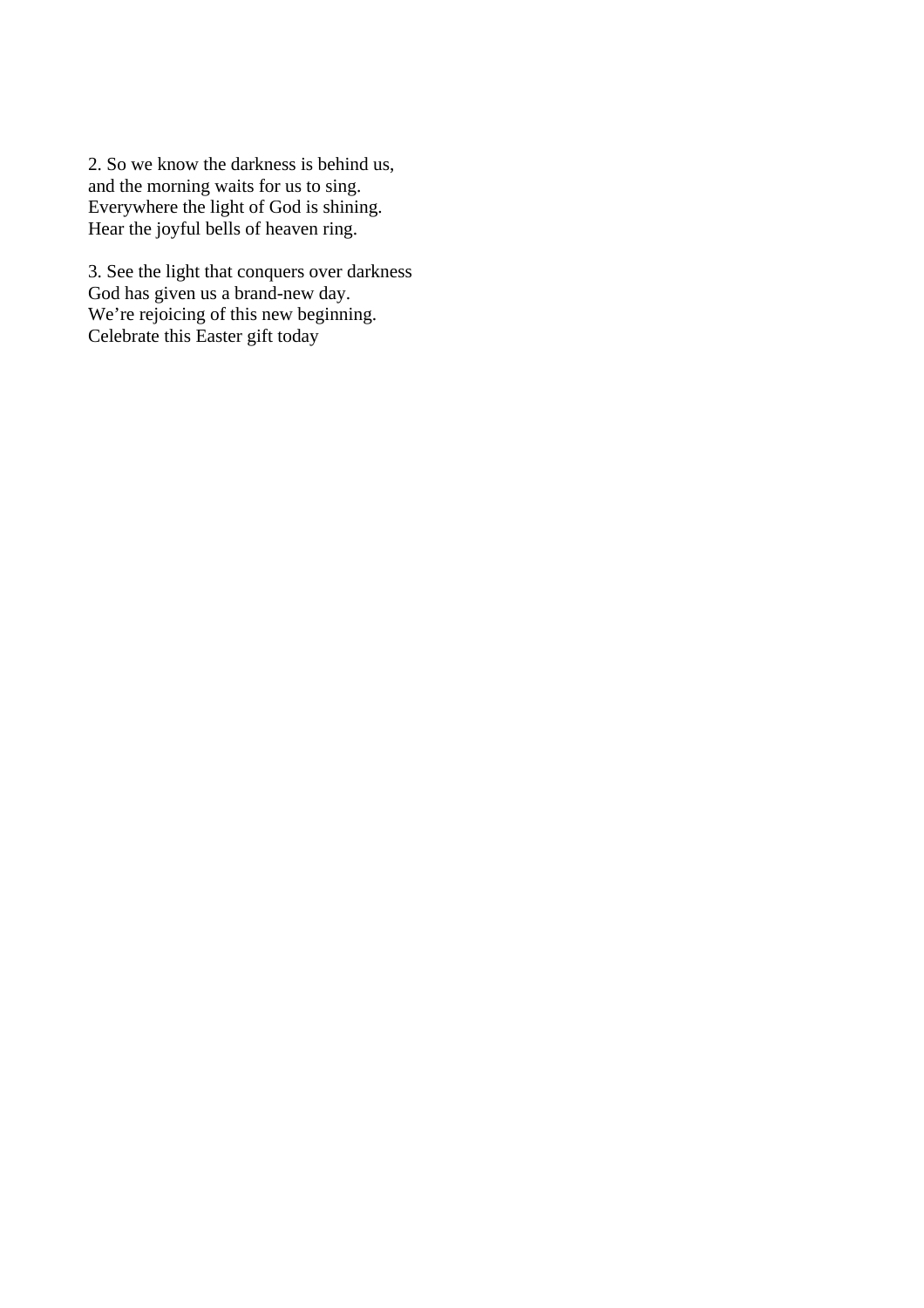# **Hommikul Piret Rips Heli Viht**